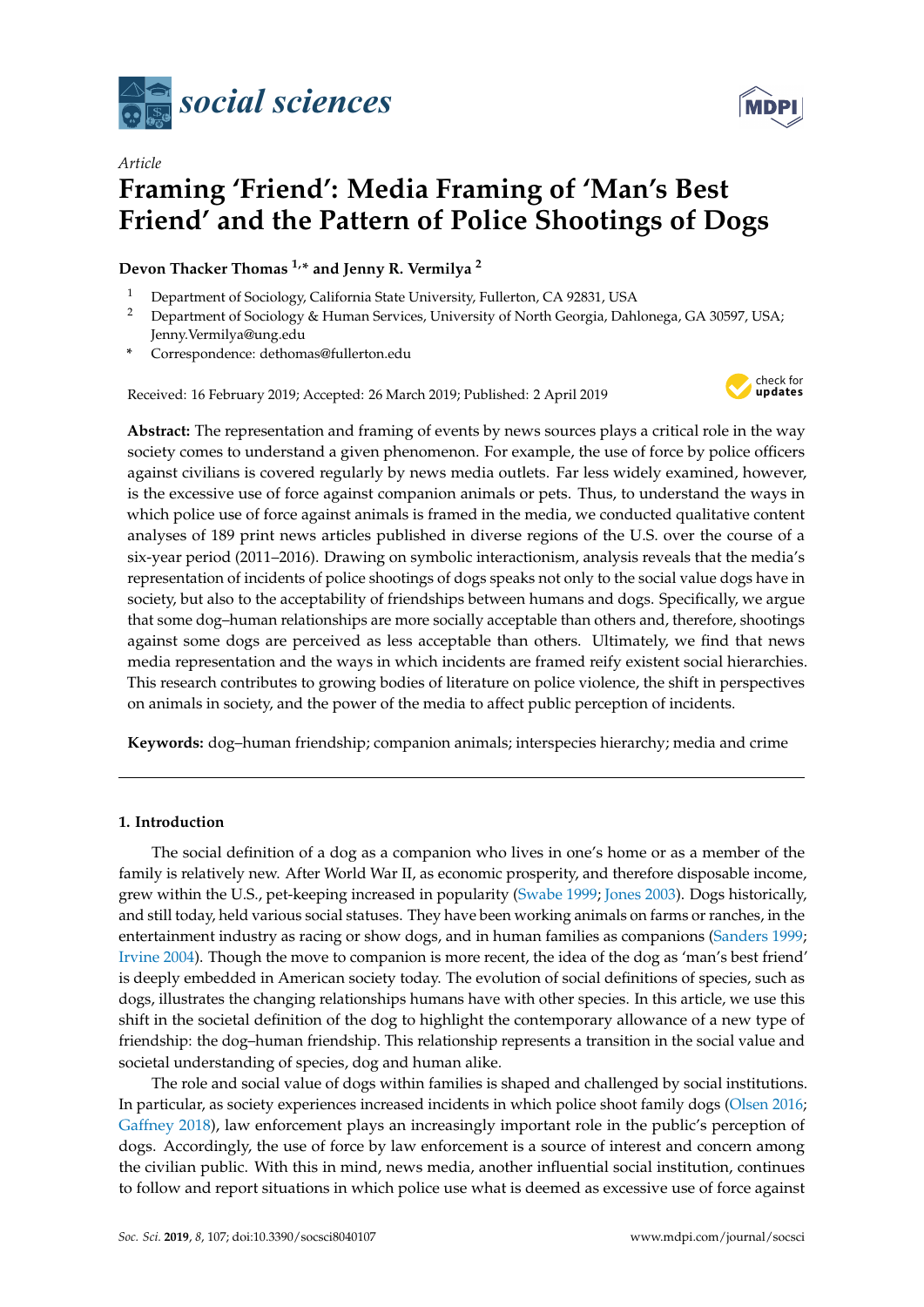human civilians [\(Sacco](#page-23-3) [1995;](#page-23-3) [Lersch and Mieczkowski](#page-22-3) [2005;](#page-22-3) [Harris](#page-22-4) [2009;](#page-22-4) [Klahm and Tillyer](#page-22-5) [2010\)](#page-22-5). However, the use of force by police extends past humans, though, and also includes nonhuman animals. Recent media publications, citing the Department of Justice, estimate that law enforcement kills approximately 25 dogs every day in the United States within a single year (see [Scott](#page-23-4) [2016;](#page-23-4) [Chappell](#page-21-0) [2018\)](#page-21-0). Accordingly, we examine how journalists, and thereby media, present the narratives involving police use of force against nonhuman animals, specifically, those in which police shoot companion dogs who are family pets.

In reporting on numerous instances of animal cruelty, news media shapes the public's perception of animal-related crimes [\(Grugan](#page-22-6) [2019\)](#page-22-6). Simultaneously, law enforcement has experienced an increased rate of visibility, largely due to news media coverage of police shooting incidents and entertainment media focused on crime [\(Donovan and Klahm](#page-22-7) [2015\)](#page-22-7). Thus, the police are increasingly noticed for violent interactions occurring in the course of their duties. For example, the social awareness of the police shootings of black and brown individuals is now perceived as more commonplace due to the attention given in the media. Consequently, average citizens are more exposed to the notions that race, social class, and neighborhood community factors—which policing studies have long documented as significant in understanding police use of force—can play a role in incidents of police violence [\(Garner et al.](#page-22-8) [2002;](#page-22-8) [Terrill and Reisig](#page-23-5) [2003\)](#page-23-5). We draw a parallel to this instance of police violence, but examine the phenomenon of the shootings of companion dogs instead of humans and the role media plays in drawing attention to them. Notably, we do not claim a causal relationship between the shootings of mostly young men of color and the shootings of companion dogs; however, paralleling [Bierne'](#page-21-1)s [\(2018\)](#page-21-1) sentiment that nonhuman animals are valued much less highly than humans, we argue that marginalized groups broadly—such as young men of color and nonhuman animals—are devalued when compared against other groups of human lives. As a result, the killings of young men of color and theriocides fail to receive equivalent attention by the public. Given the current social landscape regarding public exposure to acts of police violence, we acknowledge the role the media plays in not only covering such incidents, but also how they frame the incidents.

Drawing on symbolic interactionism, we conducted a qualitative content analysis of print news articles covering cases of police shootings of dogs within the United States. Findings demonstrate that the media's portrayal of incidents of police shootings of dogs sheds great light not only on the social value of dogs in society, but also on the acceptability of friendships between humans and dogs. Specifically, we argue that the media's representation of incidents in which police shoot dogs suggests that certain dog–human relationships are more socially acceptable than others based on the placement of the dog and the human within their own species hierarchy as constructed by U.S. society.

In this article, we explore the history of dogs and humans, noting that while the dog–human relationship has a well-documented past, the recognition of dog–human friendships is lacking. We begin with a review of the literature on social changes that were necessary to foster an emerging narrative that nonhuman and human animals could be friends. Next, we explain the stratification of a species hierarchy that places certain nonhuman animals, along with certain humans, as more or less 'friend-worthy'. We use the theoretical lenses of media framing and symbolic interactionism to examine the significance of symbolic frames in shaping these friend designations. We then explain the methodological approach employed in the present study before presenting the findings. Data cover a variety of themes found in print media articles that influence how readers of these news publications assess not only the dog–human relationship, but also the outcome of the violent police interaction as well. In this way, we contend that print news media commands very real power to shape how humans decide which dog–human friendships are more or less socially acceptable and, as a result, how the public evaluates incidents, such as police shootings of dogs, which involve these friendships.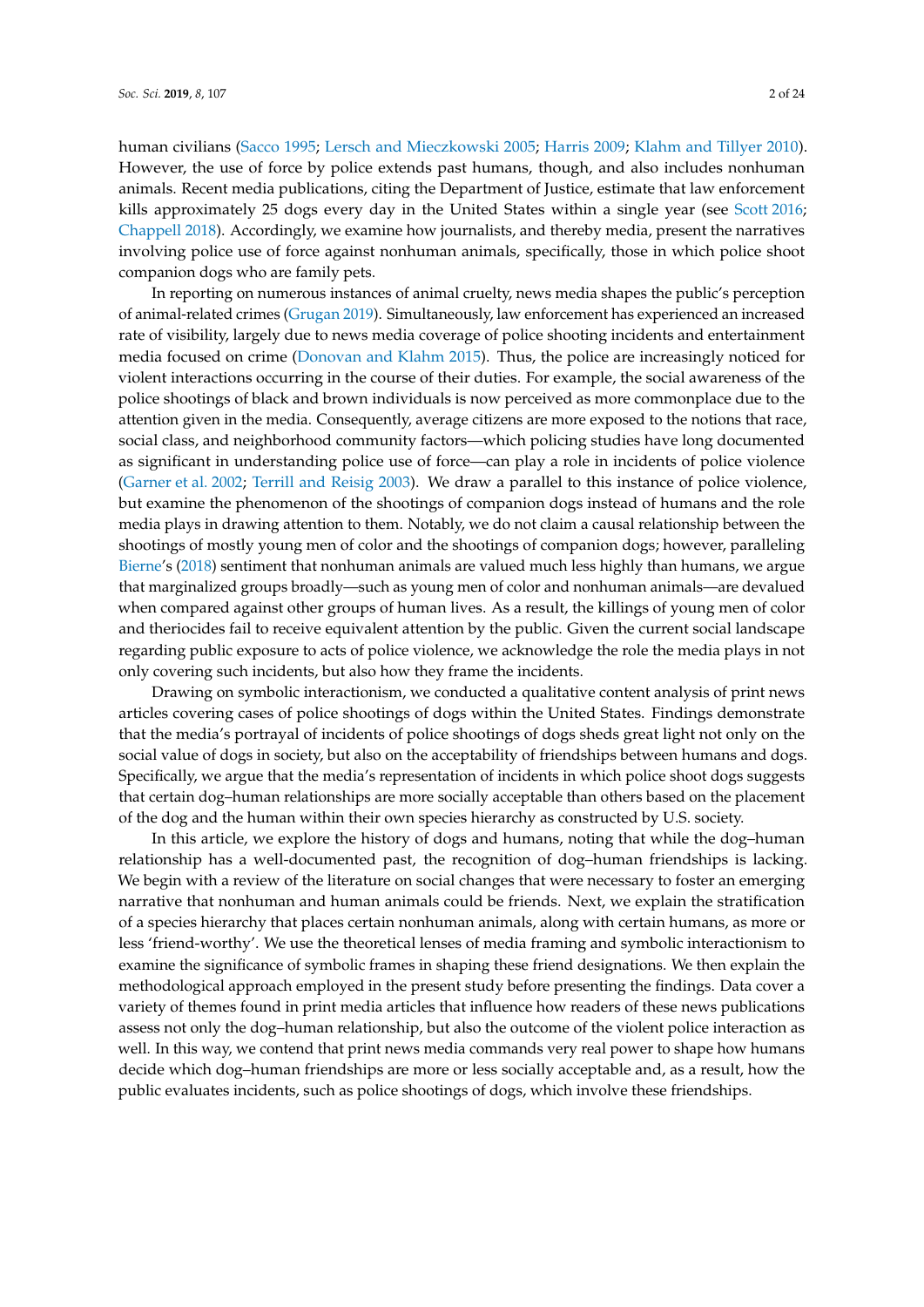#### **2. Literature Review**

#### *2.1. The Historical Relationship of Dogs and Humans*

Much of the literature on early dog–human relationships focuses on a symbiotic relationship of survival. Evidence of dogs and humans as hunting partners or as reciprocal protectors substantiates this focus [\(DeMello](#page-22-9) [2012\)](#page-22-9). However, the interesting relationship in the present study extends beyond simple survival. We focus on friendships—the actual relationship between the dog–human dyad—and the 'friend-worthy' characteristics held by a given dog or human within a dyad based on the perceived social hierarchies of each species. 'Friend-worthy' characteristics include access to individuality, empathy, and justice. In other words, when we grant dogs and/or humans the symbolic label of 'friend', we frame their stories in ways that personalize them as sentient beings undeserving of suffering violence.

It is difficult to determine when exactly dogs and humans first became friends, companions, or family members, especially considering how social context matters. In many current social environments, dogs are defined as working animals and are not seen as being equal friends with humans; in other situations, dogs can be defined as food [\(Singer](#page-23-6) [1975;](#page-23-6) [Arluke and Sanders](#page-21-2) [1996;](#page-21-2) [Sanders](#page-23-1) [1999;](#page-23-1) [Swabe](#page-23-0) [1999;](#page-23-0) [Jones](#page-22-0) [2003;](#page-22-0) [Irvine](#page-22-1) [2004;](#page-22-1) [Herzog](#page-22-10) [2010;](#page-22-10) [Hamilton and Taylor](#page-22-11) [2013\)](#page-22-11). Regardless, an undeniable shift in the social definition of dogs within U.S. society has clearly occurred.

#### *2.2. Dog–Human Friendships*

The notion that dogs and humans can experience meaningful relationships is relatively commonplace in contemporary U.S. society. Cultural mantras such as 'man's best friend' permeate the American social landscape [\(Sanders](#page-23-1) [1999;](#page-23-1) [Irvine](#page-22-1) [2004\)](#page-22-1). Film depictions that range from humorous (e.g., *Beethoven*) to distressing (e.g., *Marley & Me*) showcase the wide range of emotional connections humans can share with dogs. Similarly, literature contains many examples of this friendship (e.g., *Where the Red Fern Grows* and *Merle's Door*). The capitalistic economy even has a market for dog caretakers to engage in consumerism on behalf of their pets, with birthday or holiday gift-giving now a norm within this relationship. Healthcare and veterinary services also enjoy a growing marketplace niche as canines have evolved into a species that receives significant attention and care from practitioners [\(Swabe](#page-23-0) [1999;](#page-23-0) [Jones](#page-22-0) [2003\)](#page-22-0). Numerous institutions and areas of social life presently have the dog–human friendship embedded within them. Yet, the idea that dogs, or any animal for that matter, could be friends, is fairly recent. The following demonstrates how animals, specifically dogs, came to be embraced as friends, while also addressing how not all animals are deemed as 'friend-worthy'. Notably, we also include a discussion of human animals as friends to dogs, as well, because humans are also on a species hierarchy and their label of 'friend' likewise influences our assessment of the dog–human interaction. Finally, we argue that even certain breeds within socially approved species are deemed unworthy of friendship relative to all humans, resulting in an intra-species hierarchy.

#### 2.2.1. Can Animals be Friends?

Historically, similar justifications for why animals were abused and exploited were also used to deny human–animal friendships. Scholars such as [Mead](#page-23-7) [\(1934\)](#page-23-7) proposed that humans and nonhuman animals were inherently different; that nonhuman animals lacked language and other skills that humans possessed. This distinction, according to Mead, placed animals on a different, inferior, cognitive level than humans. If animals lacked language, then they lacked the ability to communicate with us in similar ways. This reasoning has been used to claim that humans corner the market on language and, consequently, on relationships that rely on shared communication methods.

However, contemporary scholars demonstrated that nonhuman animals, including dogs, possess mindedness and thereby can engage in intersubjective interactions with humans. [Sanders](#page-23-1) [\(1999\)](#page-23-1), in his ethnographic monograph *Understanding Dogs: Living and Working with Canine Companions*, determined that dogs not only help humans create and maintain a social self for themselves, but dogs also possess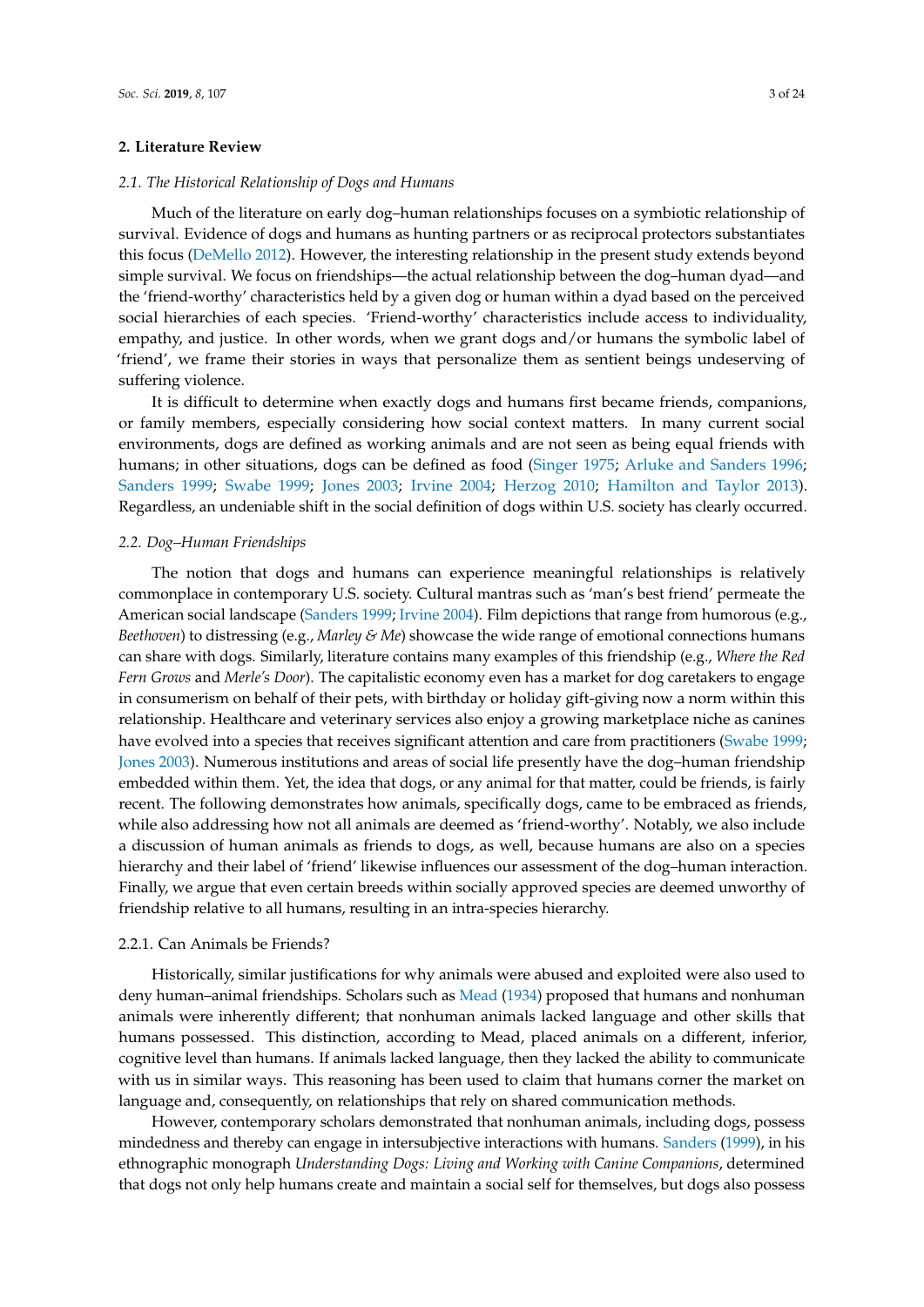a sense of personhood of their own. [Sanders](#page-23-1) [\(1999\)](#page-23-1) found that those who lived and worked with dogs fully acknowledged that their dog had a personality, goals, preferences, and emotional intelligence that allowed them to be in meaningful relationships with them. Similarly, [Irvine](#page-22-1) [\(2004\)](#page-22-1), in her book *If You Tame Me: Understanding our Connection with Animals*, challenged the historical notion that humans and nonhuman animals, specifically dogs and cats, cannot relate intersubjectively because animals lack a sense of self. Her study of shelter animals provides compelling support debunking the claim that to suggest nonhuman animals possess a sense of self is simple anthropomorphism.

[Bierne](#page-21-1) [\(2018\)](#page-21-1) applies these more current conceptualizations of self and personhood in animals to the phenomena of human killing of nonhuman animals (in varied forms and contexts), which he identifies as theriocide. In his work, *Murdering Animals*, he examines the rights of animals and questions humans as "the only beings worthy of entitlement to rights" [\(Bierne](#page-21-1) [2018,](#page-21-1) p. 3). He contends that the presence of speciesism leads humans to categorize nonhuman animals as subordinate and, as a result, human-induced deaths of domesticated and wild animals are neither seen as wrong nor illegal and, ultimately, remain invisible. [Bierne](#page-21-1) [\(2018\)](#page-21-1) argues for advancement in the recognition of animals to not only have the right to life, but to their own lives, and not the lives humans think a given nonhuman animal should live. Additionally, founded in his claims of self and personhood, [Bierne](#page-21-1) [\(2018\)](#page-21-1) claims animals have the right to be treated with respect and not as property. Assertions such as these challenge the omnipresent species hierarchy and more easily allow for the possibility of development and recognition of friendship between animal and human.

#### 2.2.2. Species Hierarchy

While much social redefinition has allowed animals, specifically dogs, to be seen as friends, it is crucial to note that not all animals are given this title; not even all dogs are afforded it. Nonhuman animal species have long been placed into hierarchical statuses. Whether humans consume the animal or not has been used as a justification for the animal's social value or lack thereof [\(Singer](#page-23-6) [1975;](#page-23-6) [Herzog](#page-22-10) [2010\)](#page-22-10). The animal's social role as a companion (e.g., dogs), working tool (e.g., cattle), object of disgust (e.g., rats), or threatening fear tactic in cultural imaginings (e.g., pit bull terriers) also has been used to determine an animal's place in a hierarchy [\(Arluke and Sanders](#page-21-2) [1996\)](#page-21-2).

Whereas the above criteria draw on animal purpose and social role in determining its place within a hierarchy, [Brickel](#page-21-3) [\(1985\)](#page-21-3) proposes a view of the animal hierarchy based in social learning. He contends that humans do not have an innate understanding of certain species or breeds as socially valued while others are not. Rather, humans learn, in a systematic way within Western culture, "that certain classes of animals (e.g., dogs and cats) exist primarily to be loved [and] other animals (e.g., snakes) are to be feared or avoided" (pp. 33–34). Not only does the media emphasize these disparate messages, but, likewise, Brickel contends that families support the construction of the animal hierarchy, and even a hierarchy of breeds within a given species, through selection, monitoring, and omission of certain animals and breeds during the formative years in children's lives. While the institutions of media and family offer a context of learning within childhood, especially, [Brickel](#page-21-3) [\(1985\)](#page-21-3) suggests that "it is up to the animals themselves to encourage bond maintenance" (p. 40) through exemplifying qualities that are socially valued. The demonstration, or lack thereof, of these characteristics (e.g., warm, soft, playful, fun, or otherwise affectionate) and the ability for humans to bond, or not, with the animals as a result, offers a mechanism through which adult humans continue to accept different species, and even breeds within a given species such as dogs, as 'friend-worthy' or not.

Like [Brickel](#page-21-3) [\(1985\)](#page-21-3) who identifies traits required by animals to be categorized as 'friend-worthy', [Bierne](#page-21-1) [\(2018\)](#page-21-1) offers a list of characteristics that deny animals the 'friend-worthy' designation and, instead, present them as problematic and disposable to humans. Interestingly, this list is embedded in a discussion of state theriocide, which Bierne explains takes place when either the state or its appointees, including law enforcement, private shelters, military, and state departments, kill animals. In offering an example, [Bierne](#page-21-1) [\(2018,](#page-21-1) p. 28) discusses state theriocide occurring indirectly when private shelters "euthanize animals who are homeless, elderly, unwell, unwanted or deemed dangerous to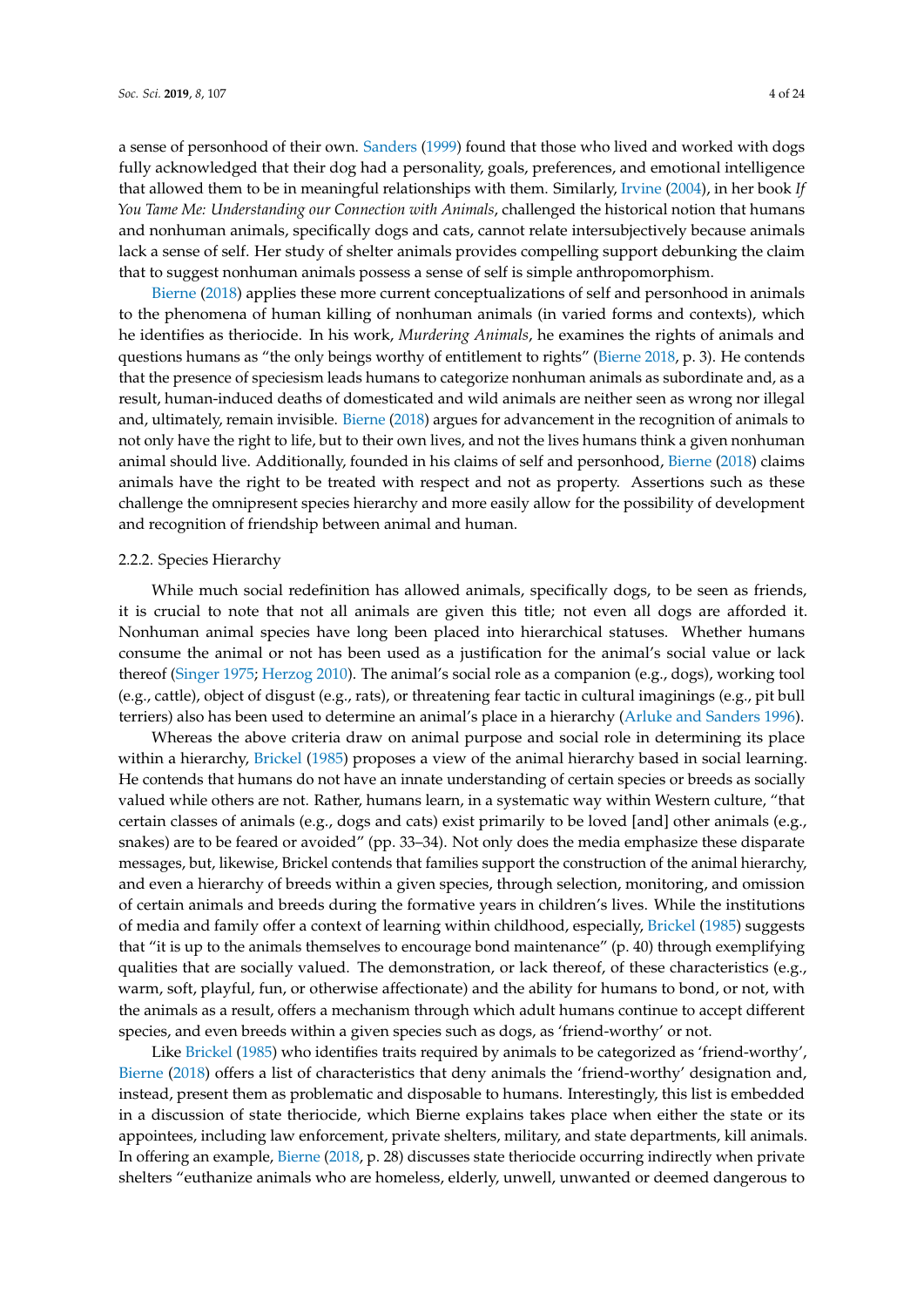humans". This list of traits, taken together with the list suggested by [Brickel](#page-21-3) [\(1985\)](#page-21-3), bolster the claim of a species hierarchy.

Though centered in different explanations for the existence of an animal hierarchy, the explanations above share the notion that only some species are granted the title of friend and, furthermore, within a species, only some types of the species (e.g., breeds) are granted the title. So, while dogs have reached a high status level compared to other animals, many dogs are still seen as unbefitting as friends for humans. Notably, the work of [Payne et al.](#page-23-8) [\(2015\)](#page-23-8) is of particular interest to the current study considering its goal of explaining why some dog–human dyads are successful in terms of mutual benefit to both human and dog while others are not. Payne et al.'s review of recent research includes the finding that the physical traits of a dog, such as ear shape and coat color, affect human ratings of dog behavior and personality as well as work supporting the notion that human factors generally have more influence on the dog–human bond than canine factors. The implications of these findings are significant as they suggest that physical features of dogs, unrelated to the dog's actual personality or behavior, can lead to human discrimination against certain dogs and/or breeds. This reifies the presence of a human socially-constructed hierarchy of dogs. Also, this work offers criteria upon which humans, as dog caretakers and trainers, can be hierarchically understood as a species within the dog–human dyad.

Like the work of [Payne et al.](#page-23-8) [\(2015\)](#page-23-8) and others, [Blouin](#page-21-4) [\(2013\)](#page-21-4) examines the dog–human dyad. [Blouin](#page-21-4) [\(2013\)](#page-21-4) offers a typology of three cultural types or orientations of dog owners (i.e., dominionistic, humanistic, and protectionistic), which can, along with the work of [Payne et al.](#page-23-8) [\(2015\)](#page-23-8) described above, serve as a foundation upon which a creation of a hierarchy of dog caretakers can be understood. Blouin's orientations consider how humans relate to their dogs, care for their dogs, and what views the human has of animals generally. Humans within the dominionistic orientation view dogs as lesser than humans in value and status, are most likely to have less attachment within a dog–human relationship, and ultimately, often view dogs as 'objects' rather than as 'subjects'. In comparison, both the humanistic and protectionistic orientations place great social and emotional value on dogs. A critical distinguishing aspect of these orientations is that humanistic caretakers often view themselves as 'parents' of their dogs. As a result, they may spoil their dogs based on what the human perceives as needed and/or beneficial to the dog. However, in this way, the human often prioritizes their own interests over the dogs and, at times, this may lead to anthropomorphizing the dog (e.g., with costumes, toys, fancy collars). Ultimately, while the actions of a humanistic dog owner are unlikely to be deemed as harmful to the dog by society, the placement of oneself in the role of parent allows the human to hold a socially valued role that has been modeled within family and social settings from childhood [\(Brickel](#page-21-3) [1985\)](#page-21-3). In comparison, protectionistic caretakers view dogs, and all animals, as having personhood and, as a result, engage in direct care and broader social activism with the intent of benefitting the animals. This orientation views humans and animals as equal and, as a result, works to highlight and elevate the status of animals without requiring "surrogate personhood" as does the humanistic orientation [\(Blouin](#page-21-4) [2013,](#page-21-4) p. 287). In this way, [Blouin](#page-21-4) [\(2013\)](#page-21-4) contends that the protectionist orientation exhibits biocentric attitudes, respectful of all nature, in comparison to the anthropocentric views of the humanistic orientation.

Aside from the dog–human dyad specifically, humans can be placed into social hierarchies based on many characteristics. Often, their perceived social value is key in determining their placement on such a hierarchy. As with certain breeds of dogs, marginalized humans are also not always seen as 'friend-worthy'. In the same way nonhuman animals were historically, and often are presently, not granted full personhood, human social groups such as the disabled, the homeless, the elderly, and children are also not granted such status. Additionally, felons and others charged with criminal behavior are often stigmatized, stripped of full personhood, and denied complete participation in society [\(Goffman](#page-22-12) [1963\)](#page-22-12). This latter group is of particular interest to the present study as a central focus of our work is on the institution of law enforcement. Law enforcement already has a historical relationship with social groups that fall low on the social hierarchy scale of value. Here, though,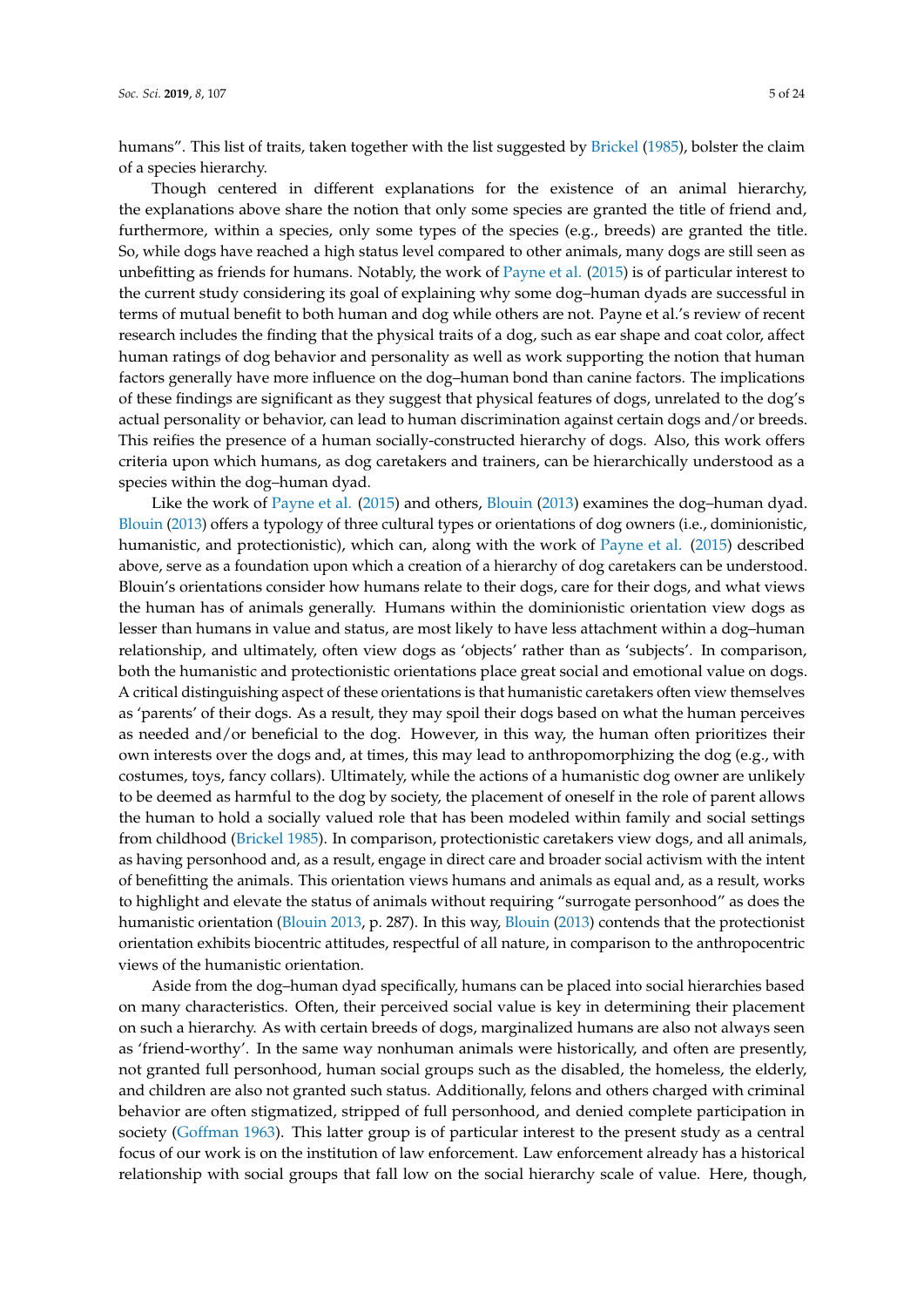our interest is on nonhuman animals, specifically dogs, who are either granted or denied higher social status through the label of 'friend'. While the actions and attitudes of law enforcement and the criminal justice system communicate a social hierarchy of humans, we argue this same institution applies a similar hierarchy formula to dogs. Likewise, other social institutions, such as media, further shape these social hierarchies. Indeed, just as the media has helped to illuminate the incidence of police shootings of a marginalized social group—individuals of color—so too has the media aided in generating exposure, albeit differentially framed as acceptable or unacceptable and reflective of the interspecies hierarchy, of the incidence of police shootings of companion dogs.

## *2.3. Media Framing*

The media is an increasingly influential institution. Its power to frame stories is the central focus of much scholarship. As Sacco states, "because they are able to legitimate some views and to marginalize others, the news media are an important part of this framing process" [\(Sacco](#page-23-3) [1995,](#page-23-3) p. 149). Communication scholars have documented numerous examples of framing, along with their consequences for social discourse (see, for examples, [De Vreese et al.](#page-22-13) [2001;](#page-22-13) [Dimitrova et al.](#page-22-14) [2005;](#page-22-14) [Olausson](#page-23-9) [2009\)](#page-23-9). Within the discipline of sociology, symbolic interactionists have analyzed the importance of language and dramaturgical elements to social scenes that are characterized by other concepts such as scripting, which notes that social interactions have their own guidelines for actors, settings, and narrative (e.g., [Goffman](#page-22-15) [1959;](#page-22-15) [Berger and Luckmann](#page-21-5) [1967;](#page-21-5) [Gagnon and Simon](#page-22-16) [1973\)](#page-22-16). Because the present study analyzes news media, not the original words of either police or dog caretakers, media framing and symbolic interactionism serve as strong analytic lenses. While some articles directly quote dog caretakers and police officers, these stories are still understood through the journalist's perspective. The focus is on this medium as the means by which the public receives information about these cases and, consequently, experiences an emotional reaction shaped by it. Since the authors examine the reporting of police shootings of dogs and the social designations of acceptable dog–human friendships, this also means that the media is powerful in shaping social discourse around human–animal friendships in general.

In recent decades, scholars have more frequently used framing as a conceptual tool. [Carragee and Roefs](#page-21-6) [\(2004\)](#page-21-6) note that the definition of frames can vary among such scholars. They emphasize that framing needs to be linked to political and social power. Thus, framing is not simply a media effect, but a part of larger ideological processes. This critique employs early symbolic interactionist notions of social construction and meaning making as part of structural forces (see [Goffman](#page-22-17) [1974\)](#page-22-17). The working definition of frames applied in the present study attempts to reflect this critique as the authors also agree, "Although specific characterizations of frames differ, meaningful definitions emphasize the ways in which frames organize news stories and other discourses by their patterns of selection, emphasis, interpretation, and exclusion" [\(Carragee and Roefs](#page-21-6) [2004,](#page-21-6) pp. 215–216). Following the call of [Entman](#page-22-18) [\(1993\)](#page-22-18) in his seminal article *Framing: Toward Clarification of a Fractured Paradigm*, scholars employing framing can use this concept to examine the power of a communicating text, one that chooses certain aspects of a perceived reality to make them more prominent. Therefore, in deconstructing media frames around the police shootings of dogs, the authors deeply engage in the deconstruction of power structures within policing, the hierarchical social definitions of nonhuman animals, and the influence of the media as a social institution.

#### **3. Methods**

Using inductive qualitative content analysis, the authors examine how news sources represent various aspects of events involving police shootings of domesticated dogs. Qualitative content analysis goes beyond examining frequencies of words, phrases, and imagery, and instead allows researchers to condense raw data into categories and themes based on interpretation [\(Erlingsson and Brysiewicz](#page-22-19) [2017\)](#page-22-19). This process, by its nature, involves inductive reasoning whereby themes and categories emerge from the data based on the researcher's careful examination and sustained comparison.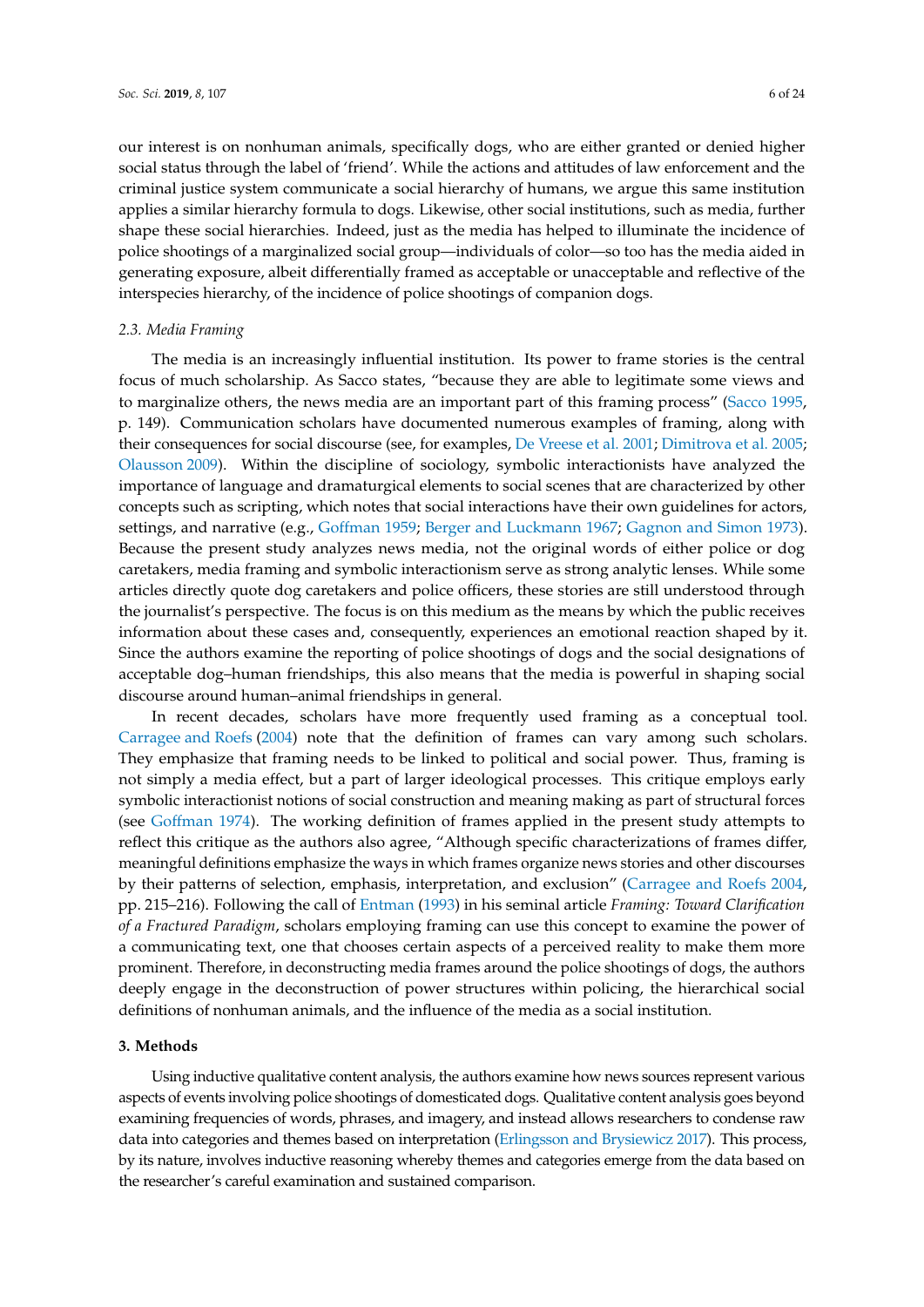#### *3.1. Data Collection and Sampling*

For this study, original data consisted of editorials, news articles, and commentary from print newspapers published in English between 2011–2016 across the United States. The authors used the search interface ProQuest Newsstand (now Newsstream) to input the search terms "police AND (dogs or pets) AND shoot". Filtering for relevance, the authors selected the first 1000 articles as a preliminary selection. From these, 189 distinct publications remained after the authors limited the sample to news articles published in 2011–2016 in the United States, and that involved police shooting activity against non-police dogs.

#### *3.2. Data Analysis*

Employing the analytic strategy proposed by [Matthes and Kohring](#page-23-10) [\(2008\)](#page-23-10), we examined each article for several frame elements. These elements, Matthes and Kohring contend, come from the widely accepted definition of frame introduced by Entman (original emphasis): "To frame is to *select some aspects of a perceived reality and make them more salient in a communicating context, in such a way as to promote a particular problem definition, causal interpretation, moral evaluation, and/or treatment recommendation* for the item described" [\(Entman](#page-22-18) [1993,](#page-22-18) p. 2). Within this definition, Matthes and Kohring identify the following elements comprising a given frame: (1) a problem definition which "can consist of an issue and relevant actors that discuss the problem"; (2) a causal interpretation which "is an attribution of failure or success regarding a specific outcome"; (3) a moral evaluation which "can be positive, negative, or neutral and can refer to different objects"; and (4) a treatment recommendation which "can include a call for or against a certain action" [\(Matthes and Kohring](#page-23-10) [2008,](#page-23-10) p. 264). Ultimately, after examination for the above elements, we engaged in hierarchical cluster analysis wherein there were "high differences between the clusters and low differences within a cluster" [\(Matthes and Kohring](#page-23-10) [2008,](#page-23-10) p. 264). Each cluster represented a media frame.

Applying the above method, the authors treated each news article as a singular unit of analysis. The first author began by performing initial coding of the first 40 articles. During the initial review, the first author identified the frame elements and also drew on [Charmaz'](#page-21-7)s [\(2014\)](#page-21-7) constant comparative method, noting the police reason for responding to a call, the breed of the dog involved, the reported reason for the shooting of the dog, the dog's outcome from the incident, the officer's outcome from the incident, and the police department's response. This allowed for an additional level of systematic comparison of each unit of data with those already in any given cluster, while also allowing for the integration of additional categories and codes identified through interpretive memos.

Following the initial coding by the first author, the authors engaged in testing the coding scheme and preliminary hierarchical clusters for validity. Both authors agreed on the same set of 20 articles to code independently. The authors then met to discuss and calibrate their analyses. Inter-coder reliability was strong. In cases where one researcher disagreed with the initial coding by the other, both authors performed a second reading, followed by discussion to thereby lead to a final coding and cluster designation.

After completing the calibration, the authors split the full sample of 189 articles equally and coded articles for specific aspects of interest, including frame elements as well as characteristics that personalized animals, characteristics that affected perceptions of human beings, and words and phrases related to the relationship and role animals played within a social context. Both authors engaged in memoing during coding of each article.

#### **4. Results**

In this paper, we argue that through use of a variety of strategies, print media draws on and reifies existent nonhuman animal and human hierarchies. Specifically, certain social characteristics, practices, and roles are emphasized to effectively position both individual dogs and individual humans as more or less socially valued and, therefore, 'friend-worthy'. Drawing on the work of [Brickel](#page-21-3) [\(1985\)](#page-21-3); [Blouin](#page-21-4) [\(2013\)](#page-21-4) and [Payne et al.](#page-23-8) [\(2015\)](#page-23-8), we use the concept of friendship to describe the relationship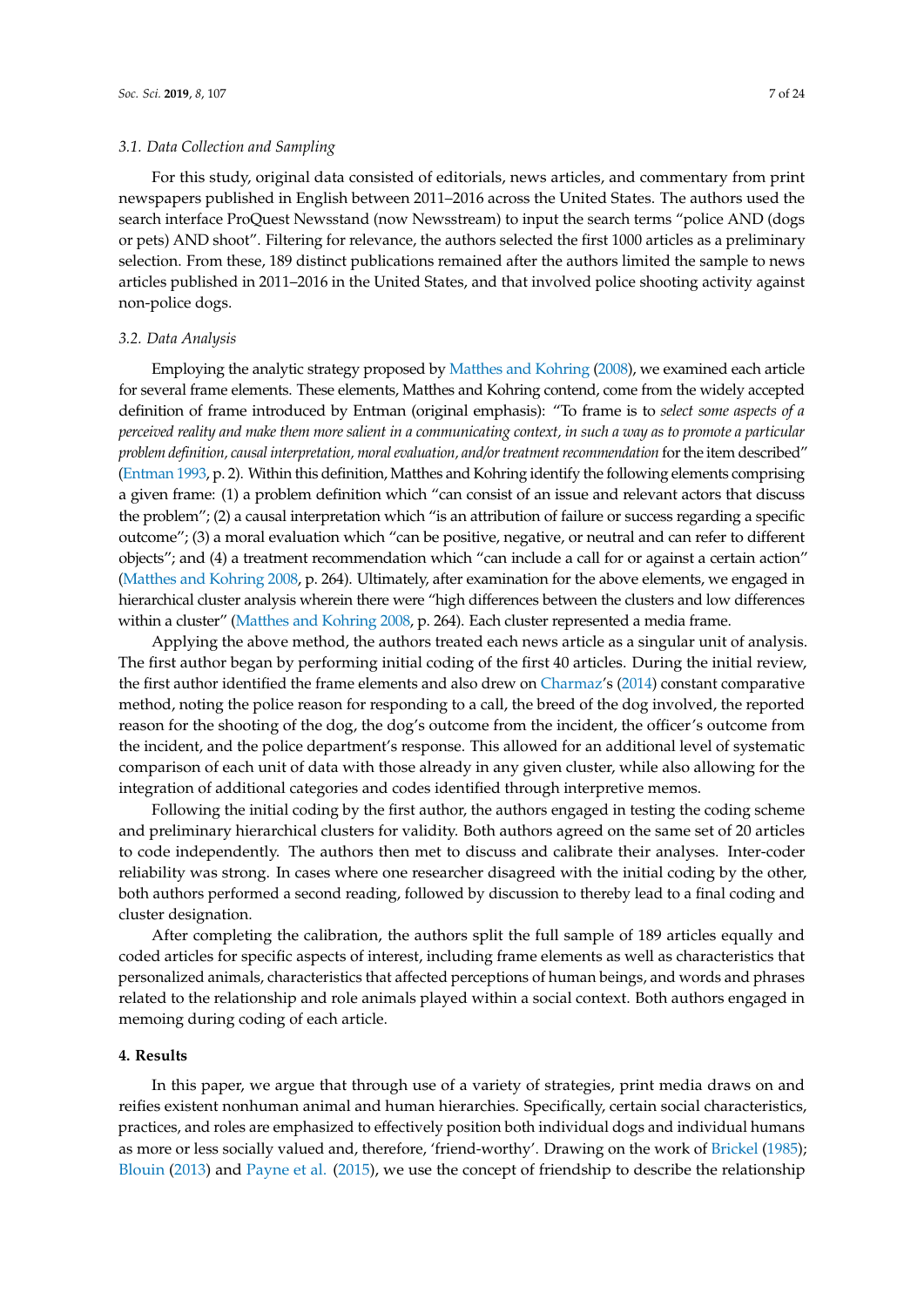between the dog–human dyad and, in comparison, employ the concept of 'friend-worthy' or the 'friend-worthiness' of either dog or human, when discussing the ways the dog or human meet or fail to meet, characteristics on the perceived social hierarchies of their species. As a result, when considering a given dog–human relationship within a particular shooting incident, the shooting itself is deemed either more or less justifiable based on the value placed on the individual dog, the individual human, and importantly, the connection and relationship they share. In other words, the news article frames the shooting as either something the readers should care about or not. Below, we identify and discuss the ways print media frame certain friendships between humans and companion dogs as more or less socially acceptable and, therefore, particular shootings of dogs as more or less justifiable or problematic.

# *4.1. Incorporating Stereotyped Descriptions*

News media sources included a variety of descriptive characteristics, not including those provided within quoted portions of the articles from dog caretakers<sup>1</sup> or law enforcement, of both the dogs involved in the shooting incidents as well as of their caretakers when one was identified. As a result, media sources often reify existing hierarchies within each particular species (dog or human) and encouraged reader perceptions of shootings as more or less justifiable based on the social value granted to the parties individually, but, even more poignantly, when taken as a companion animal–caretaker pair. Often these descriptions were specific and most articles included at least one form of description of the dogs involved in any given incident, including the dog's breed, name, age, weight, and, at times, the dog's health condition prior to the incident. The following are examples of succinct descriptive characteristics included in articles:

- "involving a 12-year-old arthritic golden retriever named Boomer" [\(Nipps](#page-23-11) [2011\)](#page-23-11)
- "tan pit bull named Debo" [\(Valentine](#page-23-12) [2011\)](#page-23-12)
- "A 15-month old dog named Amore" [\(DeBolt](#page-22-20) [2013\)](#page-22-20)
- "The pit bull, a 5-year-old male named Tank" [\(Graham](#page-22-21) [2014\)](#page-22-21)
- "12-year-old male 'pit bull'" [\(Mester](#page-23-13) [2014\)](#page-23-13)
- "staffordshire pit bull terrier named Jackson Smore" [\(Anderson](#page-21-8) [2014\)](#page-21-8)
- "6-year-old Basset hound/beagle mix, Willy Pete" [\(Craig](#page-21-9) [2014\)](#page-21-9)
- "the 6-year-old pit bull-terrier-boxer mix, named 'Wheezy'" [\(Day](#page-22-22) [2015\)](#page-22-22)
- "The dog, a 90-pound German shepherd" [\(Gerez](#page-22-23) [2015\)](#page-22-23)

While the above represents the types of descriptions of dogs occurring most often, overwhelmingly, when the breed of the dog was provided it was a pit bull or pit bull mix. Occasionally articles included other "bully" breeds (e.g., rottweilers, German shepherds, bull terrier, or mastiff), but it was more often, breed was noted when the dog shot was a pit bull or, in opposition, if the dog shot was a stereotypically easy-going, non-aggressive breed (e.g., labrador retriever, golden retriever, basset hound, brittany spaniel). Noting the breed in this way, either only in cases involving a stereotypically aggressive breed or harmless breed, emphasizes the ways media draws on pre-existing notions of the breeds to influence readership understanding of the shooting incident. Similarly, when articles included the name of a dog, the age (often either when the dog could be deemed a puppy or a senior), and the (poor) health status of a dog, it personalizes the dog and draws on readership emotion to influence their perspective of the dog as 'friend-worthy' and thereby judge the shooting of the dog as justifiable or not.

<sup>1</sup> The authors use the terms "caretaker" and "guardian" in their own analysis of the published materials to acknowledge the personhood animals have. When there is incorporation of the word "owner", it reflects the use by journalists within the articles under analysis.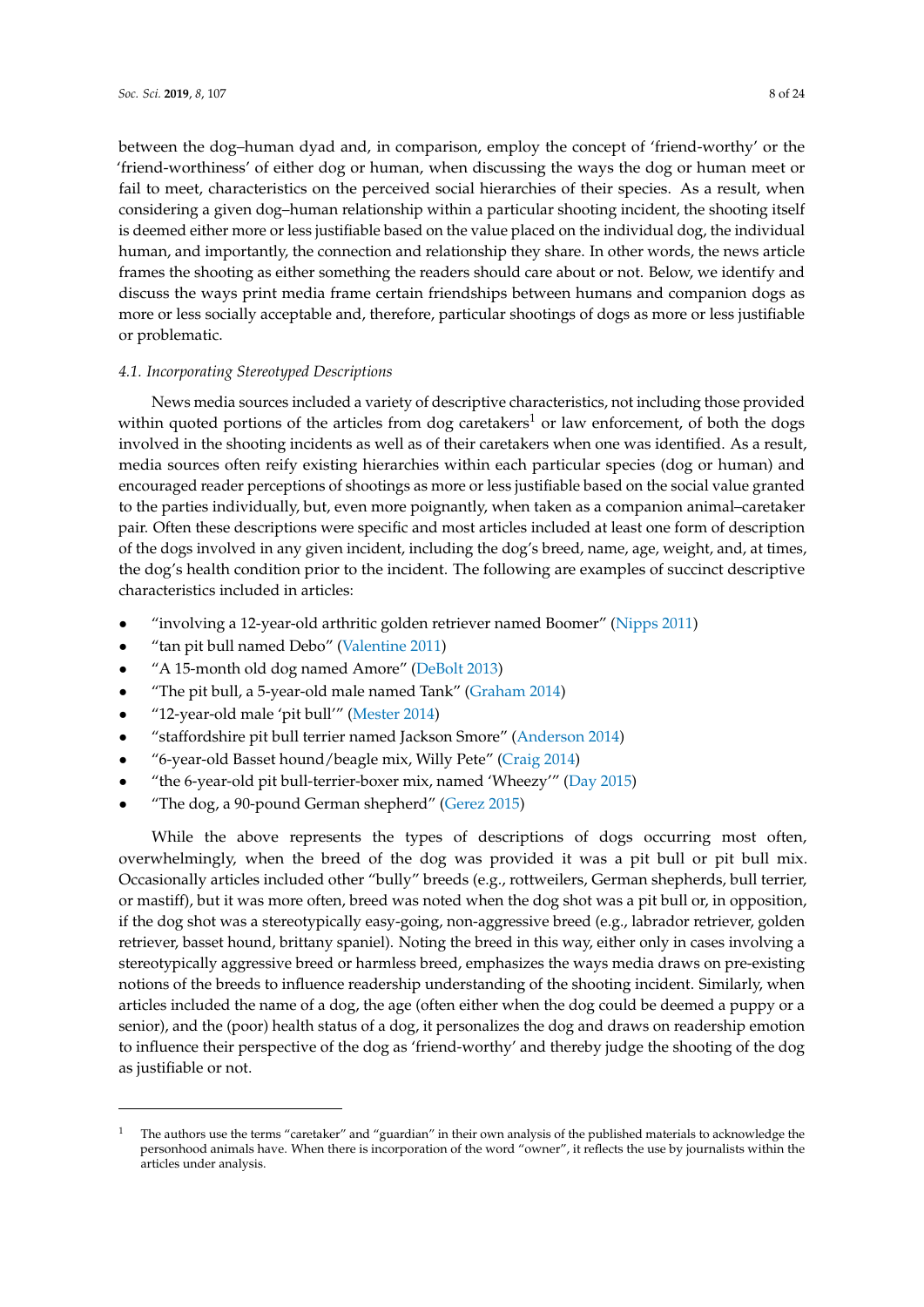In order to examine the consequences of this descriptive writing, take the comparative cases of two differently framed articles such as the one listed above about the 12-year-old arthritic golden retriever named Boomer and the incident concerning the 90-pound German shepherd. In the former article, the journalist and/or news editors begin by framing the shooting as a social violation requiring reform through use of the article's title: *Dog's Death Influences Police Policy*. This article sets the stage for the readers with its introductory sentences: "Police officers have shot and killed a half-dozen dogs this year in the city. But it was the seventh fatal shooting, involving a 12-year-old arthritic golden retriever named Boomer, that gave St. Petersburg police Chief Chuck Harmon pause" [\(Nipps](#page-23-11) [2011\)](#page-23-11). This initial frame introduces the readers to a social problem by providing information about the larger pattern of police shootings of dogs. Then, by noting the consideration of the police chief, the individual in a position of power to implement institutional change, the social problem is justified as a valid issue of concern. The article goes on to describe that "a campaign to demand that police be trained in dealing with animals" was initiated by this dog's caretakers and has since become a "movement [which] includes an online petition at change.org and a dedicated Facebook page with more than 3700 followers" [\(Nipps](#page-23-11) [2011\)](#page-23-11). In this article, the dog's caretaker was quoted saying: "'My wife was crying when she heard [of the police department's policy change],' Glass said. 'It's a mixed thing because Boomer had to sacrifice for positive change'" [\(Nipps](#page-23-11) [2011\)](#page-23-11). Here the inclusion of the caretaker's perspective helps to further personalize this dog, who has already been described with a name, age, and medical condition. This article did note that Boomer, albeit a stereotypical friendly breed, "initially seemed 'social,' according to [the officer's] report of the incident" yet "became 'vicious,'" after an officer tried to examine his identification tag [\(Nipps](#page-23-11) [2011\)](#page-23-11). The article also relayed that "an internal investigation examining the Oct. 1 incident in which Officer Misty Swanson, 25, shot and killed the dog, police ruled the shooting was justified" [\(Nipps](#page-23-11) [2011\)](#page-23-11). Even though the dog's actions could have been framed as justifying the shooting, and although an internal investigation ruled the shooting was indeed justified, the article still frames the story as a social wrong, a part of a larger systemic problem, and needing a social remedy in the form of policy change.

Alternatively, in the latter article focused on the 90-pound German shepherd, the title sets up quite a different frame for readers: *Evanston Police Officer Shoots Dog*. Article titles, such as this one, read as factual and confer less emotion than articles like the one previously discussed. The dog in this article is identified only by weight and breed in the title and, later in the article, by a young age (i.e., two-year-old). In our analysis of the data set, the choice of which descriptors to use in the articles helped to support the overall frame of the article. Whereas the previous article on Boomer personalized the dog as a stereotypical friendly breed and offered his age and medical condition to emphasize his vulnerability as a shooting victim, the article on the German shepherd does not include the dog's name, and offers descriptors that paint a picture of a large stereotypical aggressive breed. While journalists can use descriptors to relay factual information about a news story, they also can use them to frame the scene and characters within the story. However, descriptors may actually detract from other facts of the story. In this article, the author describes how an officer decided to check the basement of the house under investigation: "The dog, a 90-pound German shepherd, then came running out of the basement door after the officer opened it. The officer attempted to retreat back up the stairs but lost his balance and fell to the floor in a seated position before discharging his weapon several times. The two-year-old dog was taken to an animal hospital but then died, police said" [\(Gerez](#page-22-23) [2015\)](#page-22-23). This article lacked information on whether the dog growled, lunged at, or bit the officer, so the actions of the dog may or may not have justified the shooting. Regardless, the reader of this news article is given limited, emotionless information that presents this story in a completely different frame than the story of Boomer, a story filled with emotion, calls for social justice, and reflections of policy changes. Yet, it was Boomer who was described in the police report as "vicious", while this German shepherd, according to the limited information provided in the news article, may have only surprised the officer who stumbled, fell, and undoubtedly was frightened of a dog with those descriptors—a dog without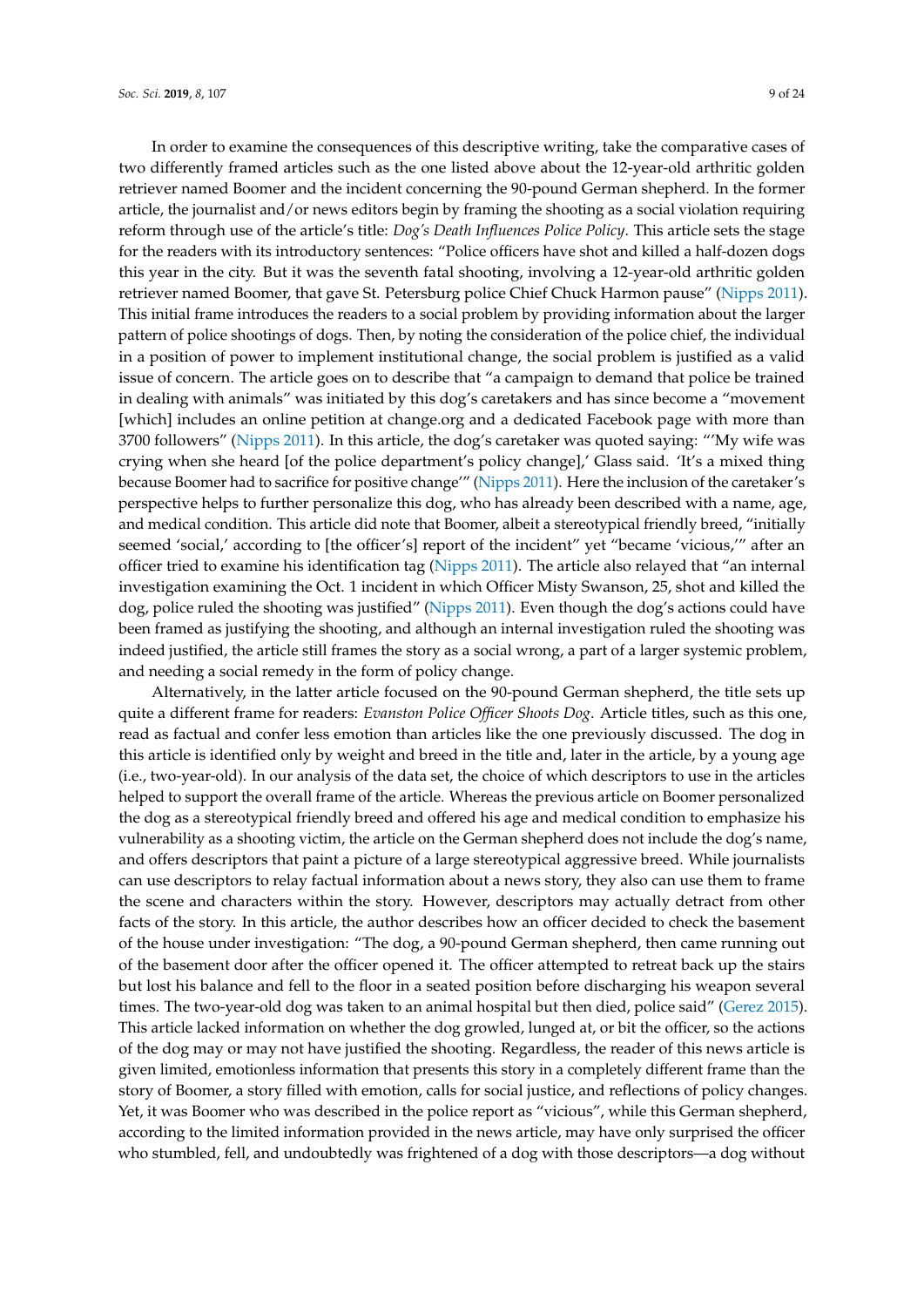personal identity representing a large stereotypically aggressive breed. These two stories help to illustrate the overall patterns we saw regarding the use of dog descriptors in the articles.

Likewise, articles included descriptions of dog caretakers to establish not only the appropriateness of a given companionship, but also then, to suggest whether the shooting of the dog within the companionship was reasonable. Among others, descriptions in these cases included: gender, age, employment status, and disability status. Below are examples of the types of descriptions articles included of dog caretakers.

- "a homeless man named Lech Stankiewicz" [\(Kemp](#page-22-24) [2012\)](#page-22-24)
- "its elderly owner" [\(Quinn and Burness](#page-23-14) [2014\)](#page-23-14)
- "The dog owner, who has a criminal history that includes assault, protective order violation, assault on a police officer and various weapons offenses" [\(Mims](#page-23-15) [2014\)](#page-23-15).
- "The 28-year-old musician, who has been on the road for 12 years, had hopped a freight train from Lafayette, Louisiana, to Sulphur, Louisiana" [\(Curtis](#page-21-10) [2014\)](#page-21-10).

As was the case with descriptions of dogs involved in incidents, articles likewise drew on existent social hierarchies within the human species to position the individuals, and therefore the shooting of their dog(s), as more or less admissible. In many cases, including those above, descriptive characteristics aligned with lower statuses on the social hierarchy, such as in cases of homelessness or criminal records, suggested these individuals were unfit dog caretakers and, therefore, unfit as friends to their dogs. Similarly, when age of animal caretaker was included, it often involved dog–human matching wherein an elderly caretaker had a dog that was inappropriate based on being an aggressive breed, large size, or young age compared to the owner, and therefore—theoretically—the owner would be unable to suitably handle.

In the incident of the homeless caretaker, Lech Stankiewicz, and the incident involving the 83-year-old "elderly owner", the journalists begin the articles by describing the poor health situation of the owners and frame police as intervening as sources of help. In the former, the article opens by stating that, "A NEW VIDEO emerged Thursday that shows police shooting a pit bull in the head in the East Village. The graphic footage, posted to the Gothamist website, shows two uniformed cops approaching the dog's owner Monday as he appeared to be suffering a seizure on E. 14th St. near Second Ave" [\(Kemp](#page-22-24) [2012\)](#page-22-24). Similarly, in the case of the elderly owner, the article indicates police approached because of need by the owner: "Police shot and killed a dog Friday morning after the Staffordshire terrier attacked two people—including a police sergeant—who were trying to help its elderly owner who had collapsed in the street" [\(Quinn and Burness](#page-23-14) [2014\)](#page-23-14).

Both articles continue to negatively frame the owners through added stigmatized descriptions. In the case of Lech Stankiewicz, the article stated: "Stankiewicz—who sources said was intoxicated—was taken to Bellevue Hospital and treated for minor injuries. He was later cuffed on an arrest warrant for an open-container summons, cops said. His sister said Stankiewicz, who was born in Poland, left the family's Illinois home about a decade ago due to a drug problem" [\(Kemp](#page-22-24) [2012\)](#page-22-24). The inclusion of this description minimizes the actual shooting of the dog and, instead, points readers to the status and troubles of the human within the dog–human partnership. This framing suggests the human is not friend-worthy due to his struggles with addiction and the law. While the dog–human friendship relies on responsible caregiving for social approval, addicts and criminals are often socially defined as irresponsible and unable to provide care for themselves, let alone others. Likewise, in the case of the elderly owner, the dog in this incident is contrasted to the owner's weak status (suggested by the mention of both the age and the physical collapse), when the journalist states, "It is not yet known whether the dog had a history of aggression, though Staffordshire terriers are considered similar to pit bulls" [\(Quinn and Burness](#page-23-14) [2014\)](#page-23-14). Then the article includes a quote from a neighbor who recalled "the owner often walked his dog in that area, and that the dog typically wore a muzzle. She said the dog was unmuzzled on Friday, however" [\(Quinn and Burness](#page-23-14) [2014\)](#page-23-14). The inclusion of the likeness between the dog involved in the incident and that of the breed of pit bulls frames the dog in a stigmatized and stereotyped manner. Additionally, the fact that the owner muzzles the dog when in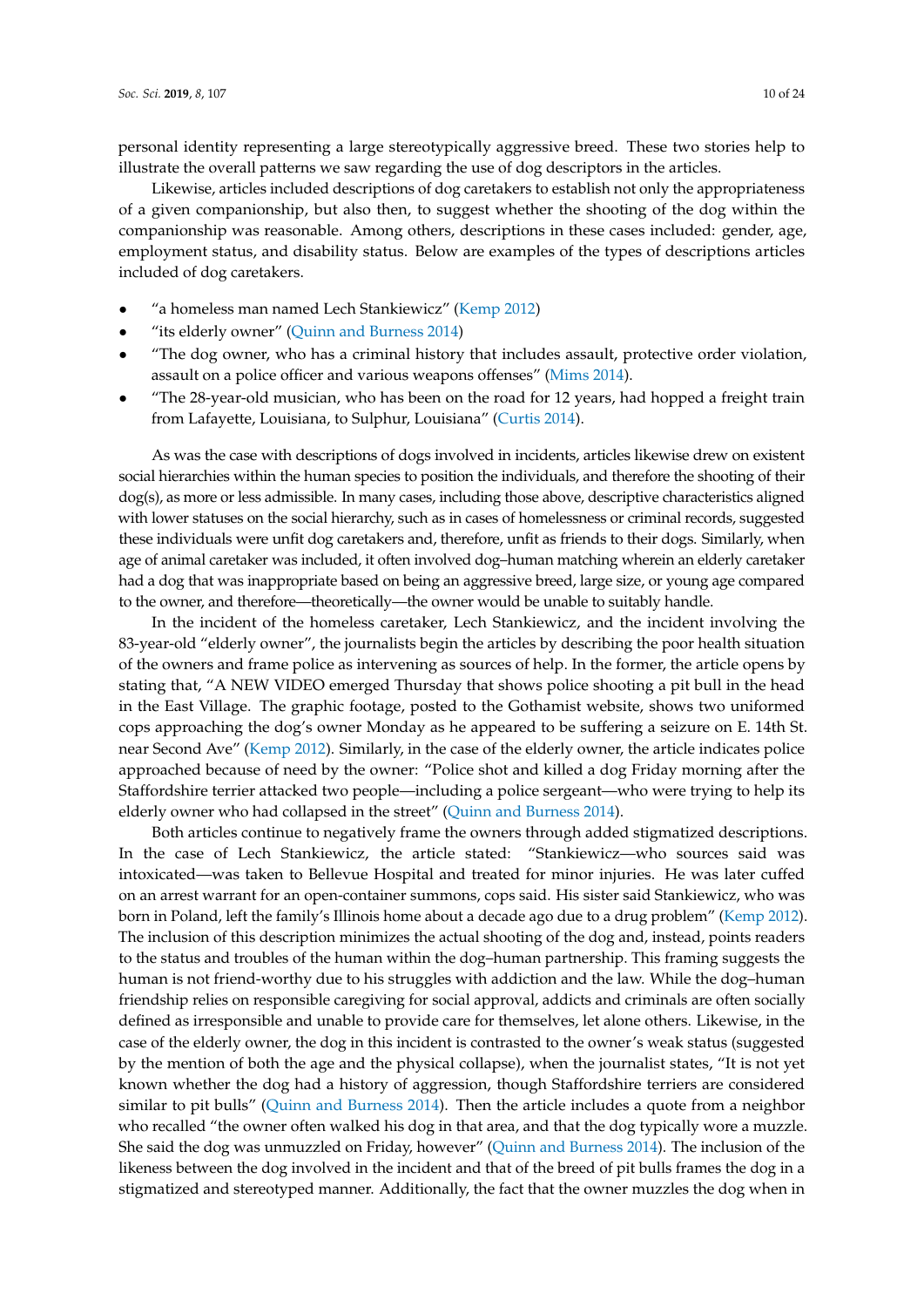public suggests the need for additional protection from the dog. Thus, the framing of the feeble owner and a strong, potentially unsafe dog do not make for a socially acceptable friendship.

In comparison to the incidents within which descriptors of dog caretakers were involved, many articles omitted descriptors of the owner completely. By omitting this information, writers suggest there is nothing notable or unusual about the human caretaker involved. Or, in some cases, journalists mention identification of an owner, but specifically state that information about the owner has not been released. This removes consideration of the owner, the friend-worthiness of the owner, and possible culpability in the incident from the dog caretaker. Ultimately, then, focus is placed on the dog and/or the shooting incident itself. Examples of such omissions and limited descriptions include:

• "The dog's owner has been identified, but his name was not released" [\(Staff](#page-23-16) [2015\)](#page-23-16).

This first example includes no information about the dog caretaker. The following example does provide a name and location of the caretaker, but no other information. Thus, the reader's understanding of this individual as a caretaker is limited, especially compared to the more nuanced stories that include vivid description about the dog caretakers.

• "Buddy's owner, Debra Blackmore of Hesperia, Calif" [\(Kaufmann](#page-22-25) [2016\)](#page-22-25).

Specific information about dogs and/or humans involved in incidents was not always available. However, it was not uncommon for articles to still include broad descriptions based on characteristics of size and/or demeanor, which also encouraged particular perspectives from readership. For example, in one brief article describing an officer shooting a dog in the foot after it approached another officer, the article stated: "Police described the animal as a 'large dog,' however the breed was not available" [\(Day](#page-21-11) [2014\)](#page-21-11). Likewise, articles noted the reason police originally became involved in situations when not specific to the dog. Often, these cases involved either domestic disturbances between the caretakers of the dog and/or drug usage. For example, in one article describing the shooting of a pit bull, it stated, "to investigate a report of a domestic brawl involving a resident and her ex-boyfriend" [\(Valentine](#page-23-12) [2011\)](#page-23-12). Though the articles are not incorporating factual information or characteristics of the dogs specifically, the information provided adds situational context to the incident and portrays parties within the incident, either the dog who was shot or the caretakers of the dog as culpable, and therefore, less friend-worthy. This situates the actual relationship between the dog–human dyad—the friendship—as problematic and, therefore, the police shooting can be understood as more acceptable by the general public.

#### Scripting for Social Context

While above we point to the ways demographic and descriptive factors of the dogs and caretakers emphasize their positions within the species hierarchy of which they are part, articles also more directly aligned characteristics with social stereotypes through use of descriptive language and word usage around the events of a given incident. This included use of words such as "muscular" and "strong" when describing an incident involving a pit bull. Or, in some cases, descriptors of the dog's demeanor, pace, or way of interaction aligned with characteristics provided by the journalist. For example, in the below incident, the dog caretaker is noted as breaking a law and the description of his behavior when police arrive (e.g., uncooperative) aligns with this. Similarly, the dog involved is noted as a pit bull and then the language around the dog's behavior (e.g., "aggressively") draws on stereotypes of the breed:

The incident began at about 10:40 p.m. when a woman in the 1900 block of San Francisco Avenue called police to report a man violating a restraining order [ . . . ] Officers said the man, identified as Mark Phillips, 37, of Long Beach was uncooperative, and his dog, an unleashed pit bull, was barking and acting aggressively, forcing officers to move away from the front of the home. [\(Puente](#page-23-17) [2013\)](#page-23-17)

Likewise, some articles drew on the descriptive characteristics of both the dogs and caretakers involved in an incident to create a comparison in a given incident, which effectively emphasized both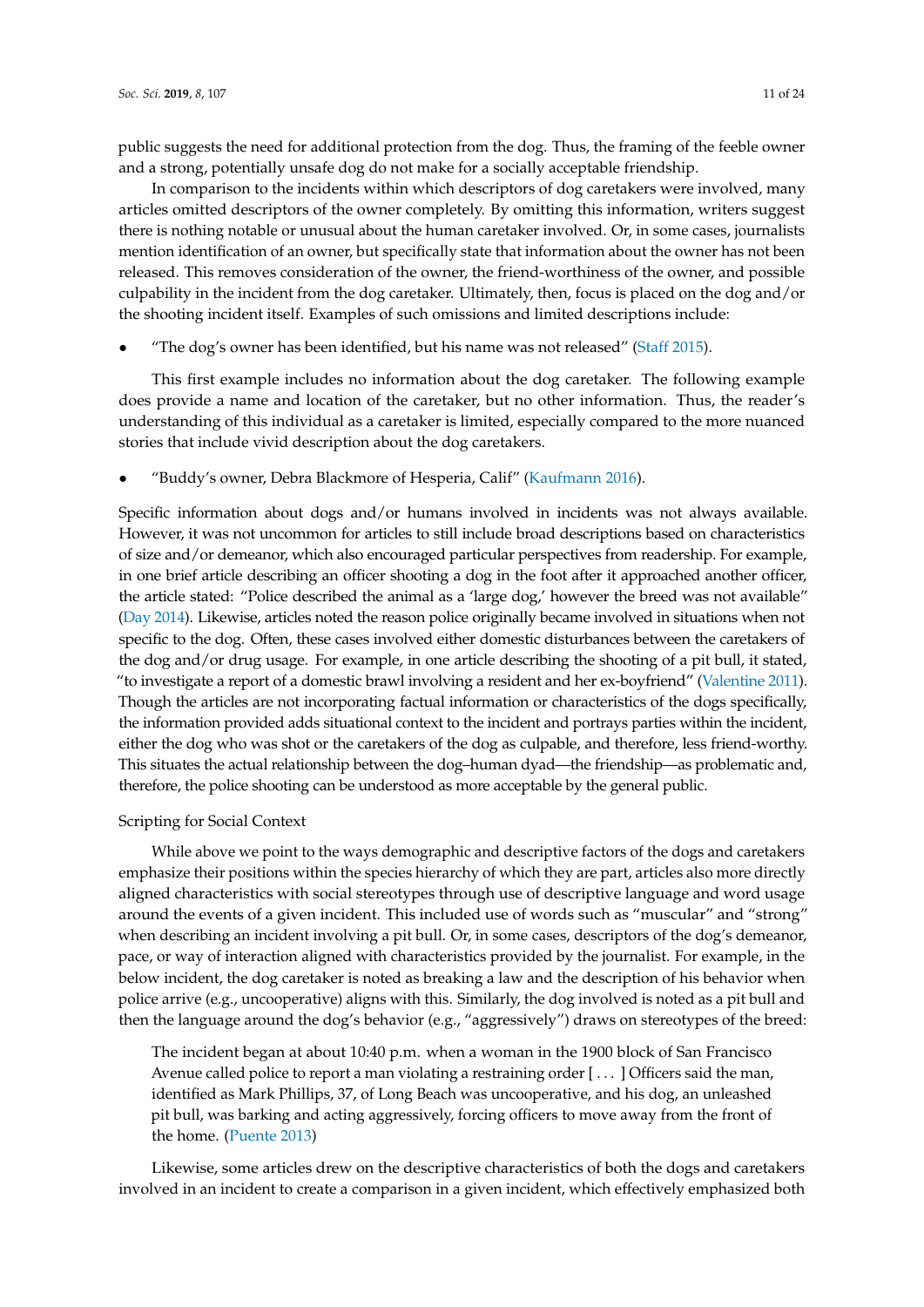the culpability of certain dogs and caretakers and the vulnerability of others involved. The following is an example from a case occurring inside a large, chain pet store:

After a 16-year-old girl had entered the store with an approximately 90-pound pit bull on a leash. The pit bull encountered a Maltese, a small breed, on a leash. The two dogs began barking, and the owners pulled them apart, Assistant Chief Steve Deaton said. A short time later, however, the pit bull escaped its owner and ran through the store dragging its leash. It attacked the Maltese, which was still on its leash held by its owner, an elderly woman. The pitbull picked up the smaller dog in its mouth and began to maul it, Deaton said. [\(Robards-Forbes and Chang](#page-23-18) [2013\)](#page-23-18)

The above is representative of the ways articles used descriptive characteristics of the parties involved in an incident, both dog and human, to draw on socially recognized stereotypes in order to support police-identified blame (suggested through which dog was shot) within an incident. Specifically, the article draws on age and gender of the owners as well as breed and size of the dogs. The youthful age of the pit bull caretaker, and the associated stereotype of irresponsibility, serves as partial explanation for the inability and/or unwillingness to control the dog. Likewise, the elderly nature of the Maltese caretaker emphasizes increased vulnerability based on social stereotypes of aging populations as unable to respond quickly, feeble, and weak. Similarly, the article draws on opposing stereotypes of the same gender by acknowledging both caretakers as female. The pit bull caretaker is not strong enough to control the dog (but perhaps a boy may have been) and, in opposition, the Maltese caretaker was nurturing when she picked up her companion. Finally, the article includes not only the breeds of the dogs involved, which are both socially stereotyped, but includes the size to further create a comparison. The offending dog is described by weight, reinforcing it as a large, heavy dog, while the victimized dog is described, twice, in terms of its "small" build. Through use of descriptions that hold various stereotypes, both negatively and positively valued, the article supports a particular understanding of the situation. Ultimately, this is that the companionship of the young girl and pit bull is problematic, while that of the elderly woman and the Maltese is favorable. Therefore, the police shooting of this particular dog can be viewed as more socially acceptable.

While it may appear journalists are simply providing the facts of the case, we found that many articles lacked the type of detailed descriptions provided above. The below examples are two articles, nearly in their entirety, demonstrating the lack of descriptive characteristics and word usage provided in other articles.

# Example 1:

An Elgin pit bull was shot by police Wednesday after storming fire station 7, according to officials. Police Lt. Dan O'Shea said fire department personnel were outside when a dog ran up from across the street and chased them inside. Another pit bull mix showed up a few minutes later, acting similarly, which prompted firefighters to call the police, O'Shea said. When police arrived shortly after 1 p.m. at the station, 3270 Longcommon Parkway, one of the dogs tried to attack an officer, according to O'Shea. "We truly never want to shoot an animal, much less someone's dog or any kind of pet," O'Shea said. "However, if an officer is going to be bit, he has to take appropriate actions". The dog was wounded by the gunshot and later taken to a South Elgin animal hospital. The dogs' owner lives in the 9N600 block of Water Road. The owner, whose name was not available Thursday morning, was cited and will have to appear in animal control court in July. Elgin police wrote five citations for each dog because of their behavior and for being at large. [\(Mathewson](#page-23-19) [2012\)](#page-23-19)

## Example 2:

At 4:55 p.m., two Concord police responded to a complaint related to a homeless camp just off Ponderosa Avenue in Concord. When the officers found the camp, a pitbull terrier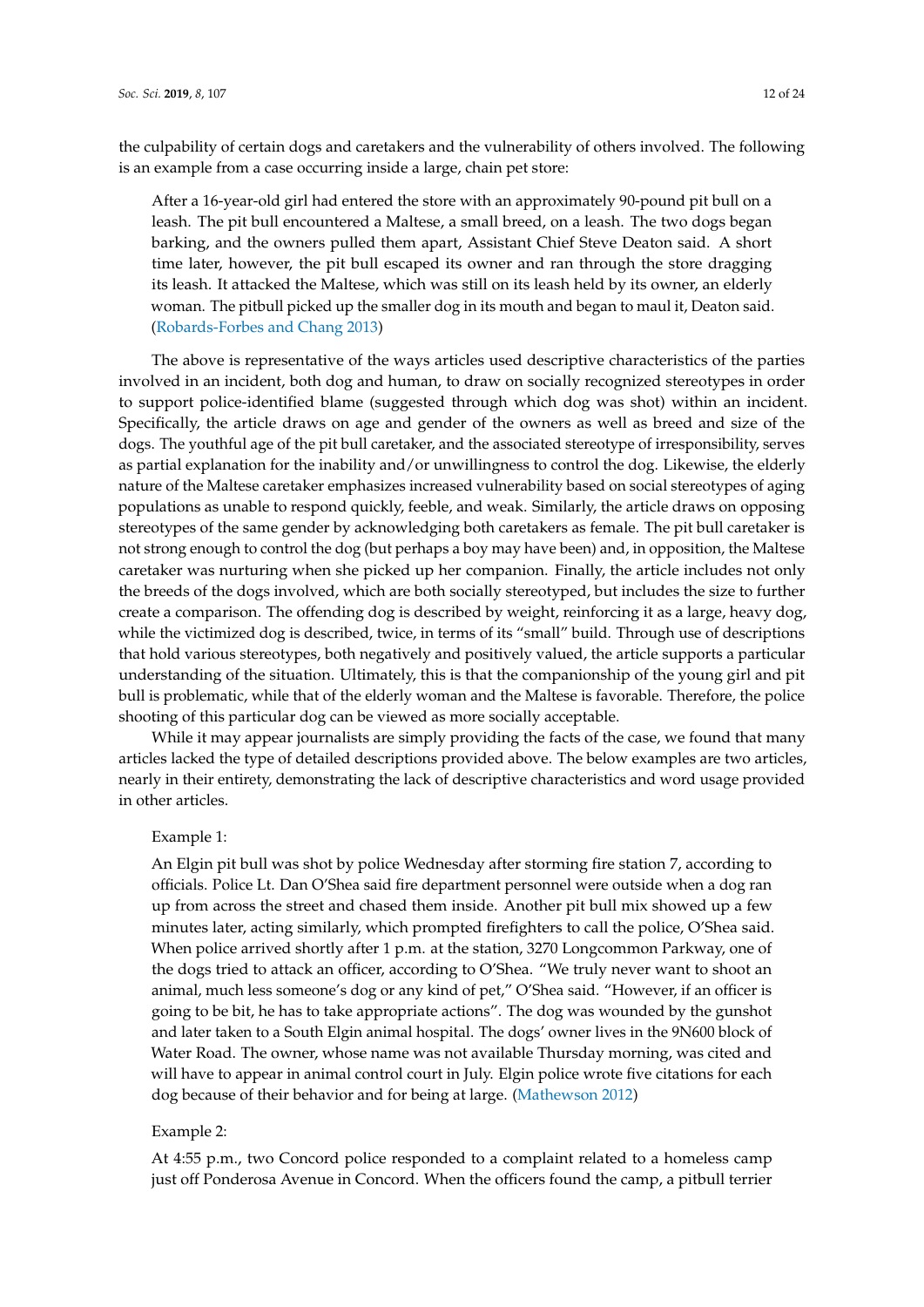mix immediately confronted them. Police said the officers ordered the owner to grab the dog, and when the person didn't and the dog charged and tried to attack them, they fired. The dog was hit, Concord police added, before it turned and ran about a mile before officers caught up to it. Animal Control officers picked up the dog, which was taken to be medically evaluated. The dog was still alive, but wounded, when it was transported. The dog's condition is unknown. [\(Nelson](#page-23-20) [2013\)](#page-23-20)

Through choosing what and how much information to include, in addition to when and how to include it, journalists ultimately shape not only the reader understanding of the context during which police shoot dogs, but also, as a result, influence the social understanding of both dog–human relationships and police decision-making around shooting dogs.

By introducing humanistic characteristics of dogs into articles, journalists imbued additional social value onto particular dogs, while effectively anonymizing others. When journalists limited the description of the dog to only its breed, or in some cases solely as "the dog", they encourage readers to distance from the dog because those involved cannot be perceived as relatable. Likewise, the use of limited descriptive characteristics offers readers the opportunity to draw on stereotypes they may hold based on what little they do know of the dog, such as when the breed is given. Similarly, through use of descriptive characteristics of dog caretakers, articles draw on the human social hierarchy to position individuals as more or less suited to care for a dog, perhaps even the specific dog they had. Based on the characteristics included, articles frequently incorporated language that matched the social stereotypes associated with either, or both, the dog and dog caretaker. Together, these decisions by the journalists influence readership views of the dog–human relationship as acceptable or not and the shooting incident as justified or not.

#### *4.2. Applying (In)Humane Rituals toward the Dog*

Articles included human social rituals applied to particular dogs which humanized—and therefore personalized—the dog and also spoke to the caretaker's positioning of the dog as valued or not. This included noting such things as when a dog was buried, received medical treatment following a shooting incident, and when dogs had beds in which to sleep. By including these practices, which are more often applied to humans, dogs could be understood as more valued and, therefore, higher on the species hierarchy. Likewise, we argue that including the presence of these rituals positioned caretakers in certain ways, often mirroring [Blouin'](#page-21-4)s [\(2013\)](#page-21-4) orientations of humanistic or protectionist dog owners. This type of characterization of the caretaker aligns them with [Brickel'](#page-21-3)s [\(1985,](#page-21-3) pp. 37–38) contention of social learning around positive or good animal caretaking as necessitating "that animals are to be loved and cared for, and that such actions will reward us with the affection of the animal and admiration from others" and also reflect [Bierne'](#page-21-1)s [\(2018\)](#page-21-1) assertion of respect for animals. Therefore, such caretakers are perceived as higher on their species hierarchy. Finally, emphasis of these rituals indicates a well-matched, socially acceptable dog–human friendship and suggests that the shooting of the dog within said friendship is unmerited.

In one article describing the shooting by an Animal Control officer of a 3-year-old pit bull named "Cage" on his owner's front porch, the social ritual of burial was described: "After the dog was shot, Law built a wooden coffin for Cage and buried him Monday night on family property in the county" [\(Avant](#page-21-12) [2013\)](#page-21-12). This passage demonstrates not only the humanized practice as applied to Cage, thereby indicating his social value to his caretaker, but also points to his caretaker as having high social value as a dog owner because of the steps he took in caring for his animals in such ways. In this passage, the caretaker not only buried the dog, a human ritual suggesting the dog was worthy and valued enough to be mourned and remembered, but, additionally, the place of burial, "on family property in the country", aligns the dog as a member of the family. Finally, the owner built the coffin in which the dog was buried. This suggests the owner cared for the dog in such a way as to dedicate time, energy, and skill in using his own hands to make the dog's final resting place. This highlights the social value of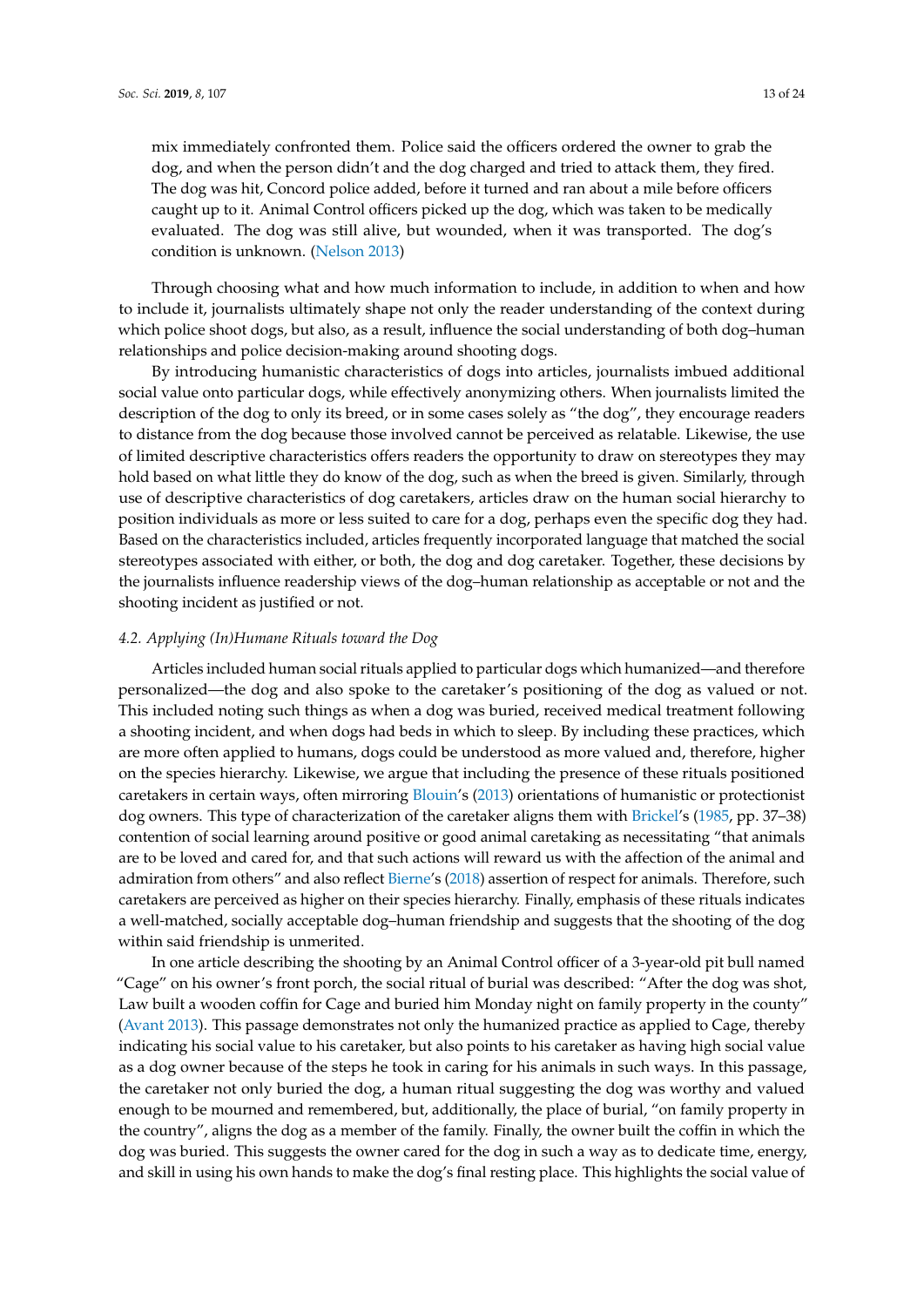the dog to the owner, which raises the dog on its own species hierarchy, and, simultaneously, positions the owner as deserving of such a dog and in fact, is equally positioned on the human hierarchy.

Another example occurred when a police officer responded to community calls about three pit bulls running loose. Upon investigation, the officer took aim when the dogs charged. Following the incident, the owner sought medical treatment for the dogs: "The owner, Ronnett Chantel Owens, took both dogs to an animal hospital on Bestgate Road where they were treated, police said" [\(Staff Writer](#page-23-21) [2011\)](#page-23-21). The receipt of formal medical attention and treatment following an injury is a social ritual that no animal would receive if not for a connection and relationship to a human. Partaking in this ritual includes the transfer of money on the part of the dog caretaker, which further accentuates the social value of the dogs to their caretaker. As with the case of the burial described above, the willingness of the owner to engage her dogs in these human social practices positions her as higher on the human social hierarchy. Notably, an owner's willingness and ability to pay for medical treatment also reflects either the socioeconomic status of the caretaker, as having disposable income, or as being willing to draw on alternative economic resources, such as loans or incurring debt, on behalf of their dog. Regardless, this heightens their 'friend-worthiness'. Taken together then, the social value of both dogs and humans in these situations, again, equate in terms of their dog–human relationship. As a result, the relationships between these particular dogs and humans are established as well-matched and as socially approved friendships. The willingness of the owners to engage in anthropomorphic practices, in the former article, and consideration of what is best for the dog, in the latter incident, suggests the caretakers benefitted from the relationship with their dog and were, therefore, willing to expend resources on the dogs. Simultaneously, the inclusion of these practices in the articles suggests to readers that the dogs benefitted from the humans in the dyad as well—both while alive and, in the former case, after death. Drawing on [Payne et al.](#page-23-8) [\(2015\)](#page-23-8), the mutual benefit within these dyads positions them as successful and, therefore, as acceptable friendships. Because of this, the shootings of the dogs can be socially understood as less fair, just, and right.

# Scripting the Dog–Human Interaction

The above section explicates the ways journalists included human social rituals applied to dogs in ways that position both the dogs and humans in higher statuses on their species hierarchies. In comparison, however, journalists also employed language and phrasing that facilitated in readership a very different understanding of dog–human relationships. Specifically, while the response to being shot and end-of-life experiences of the dogs described above engage the interaction positively, numerous articles also positioned parties involved in incidents of dog shootings as low on their species hierarchy because of the dehumanizing and inhumane descriptions of events occurring following the police shooting. This framing reflects [Bierne'](#page-21-1)s [\(2018,](#page-21-1) p. 37) suggestion around speciest language and the contention that "While human 'corpses' garner respect for the dead and are honoured with religious, familial and other ceremonial rights, the overwhelming majority of animal bodies ('carcasses') are disposed of invisibly, silently and without inspection of record". Take, for example, the following two selections, which incorporate the terminology of "destroy[ing]":

- "The dog attempted to attack a Northport city employee and to protect the employee, the dog had to be destroyed," Northport Police Chief Kerry Card said [\(Avant](#page-21-12) [2013\)](#page-21-12).
- "But the last thing police officers want to do is use their firearms to destroy a dog," he said [\(Trice and Gorner](#page-23-22) [2013\)](#page-23-22).

Similarly, in an article describing an incident in which police had to shoot a pit bull after responding to a human-on-human physical fight resulting in a 23-year-old man running from police and, ultimately, being bitten by said pit bull in the backyard where he sought refuge, the use of the word "collected" dehumanizes the dog following it's death: "A Sonoma County Animal Control officer collected the dog" [\(Johnson](#page-22-26) [2013\)](#page-22-26). Just as inanimate objects are destroyed and trash is collected, the dogs in these articles are given less social value. [Mead](#page-23-7) [\(1934\)](#page-23-7), this language positions nonhuman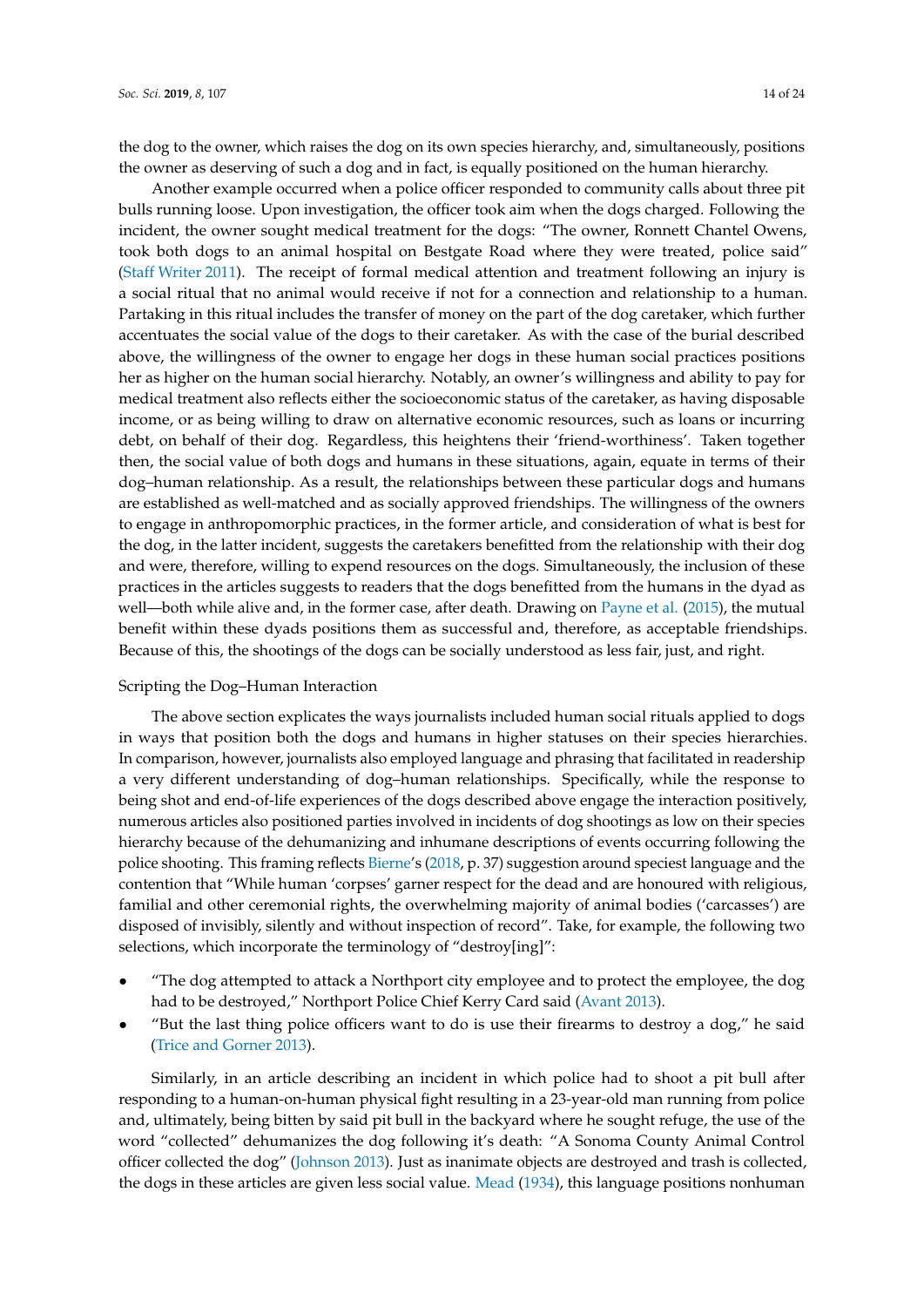animals and humans as inherently different with nonhuman animals inferior to the human counterpart. Thus, unlike the previous discussion in which dogs are understood as embodying personhood and/or selfhood, the framing here positions the dogs as objects and catalyzes less emotion around the animal's death. As a result, readers can distance more easily from the reality that a human officer killed a dog and, therefore, the death is minimized. In these examples, the dog–human interactions following the shooting demonstrate a weak or missing relationship between dogs and humans, which limits their opportunity for higher placement on their species hierarchy. In the case of the dog being "collected", for instance, there is no mention of an owner interceding or caring for the dog after the shooting, despite inferring the owner was home through mention of the home being accessible (e.g., door unlocked) for a citizen to run away from police through the home and into the backyard where the dog was. Consequently, this aligns the owner as dominionistic according to [Blouin'](#page-21-4)s [\(2013\)](#page-21-4) typology. While this framing is not necessarily accurate, the decision by the journalist to omit discussion of the relationship between the dog–human dyad positions the owner as not invested in the dog. As [Blouin](#page-21-4) [\(2013,](#page-21-4) p. 286) posits, "those with dominionistic views often keep their dogs outside. This physical separation provides a symbolic social distance". This suggests the owner views the dog as an object, rather than a subject. Thus, the owner is positioned as lacking friend-worthiness based on failure to meet socially valued standards of 'good' dog owners. Taken together, through incorporating the perspectives of outsiders, such as members of law enforcement, who position, through their word choice, the particular dogs involved as lower on their species hierarchy, and indicate weak friend-worthiness of owners by omitting discussion of care for the animal involved, the friendship is perceived as weak; this gives readers less investment in the shooting of the dog.

Ultimately, the dog–human interactions, or lack thereof, provided within articles had strong impact on the understanding of a police shooting of a given dog as more or less "right". In cases involving strong dog–human relationships wherein dogs held great social value to their caretakers, which resulted in various humanized social rituals, their shootings could be seen as more problematic. Yet, in opposition, when the dog–human interactions described by journalists involved no humanized social rituals, dogs were dehumanized through incorporation of seemingly inhumane language that positioned dogs as undeserving and unworthy of such practices. Ultimately, the inclusion by journalists of whether and how dogs took part in human social rituals indicates the social value of both dog and human, and speaks to the suitability of any given dog–human relationship when present.

# *4.3. Inclusion of Social Roles, Status Position, and Performance of Ownership*

When applicable, articles included specific social roles and status positions dogs and/or dog caretakers held within broader society. For example, articles noted when dogs served as therapy dogs to significantly vulnerable human populations (e.g., children, elderly, and individuals in hospice) and those who had passed their Canine Good Citizen certification to become therapy dogs, those registered as companion dogs, and those holding positions as police K9s. While the aforementioned social roles are formally acknowledged through public social structures and organizations, articles also noted informal—yet socially valued—roles dogs held, such as when they served as the protector of their caretakers and families and when their caretakers viewed them as 'family members'. Below are examples of the inclusion of these types of valued social roles:

- "'The dog was my granddaughter's playmate.'" [\(Miller](#page-23-23) [2011\)](#page-23-23)
- "'The dog was like a son to me and my girls,' she told an officer at the animal hospital." [\(Valentine](#page-23-12) [2011\)](#page-23-12)
- "'My best friend was shot in the back'." [\(Moreno](#page-23-24) [2013\)](#page-23-24)
- "She said Jackson Smore is a registered companion dog to her husband, Rick Rodecap, 56, who is disabled, and that his personal care attendant had let the dog out the back door to relieve itself around 1:30 a.m. Friday." [\(Anderson](#page-21-8) [2014\)](#page-21-8)
- "Dutchess, a 2-year-old rescue dog belonging to a family in Florida City, Fla." [\(Robinson](#page-23-25) [2015\)](#page-23-25)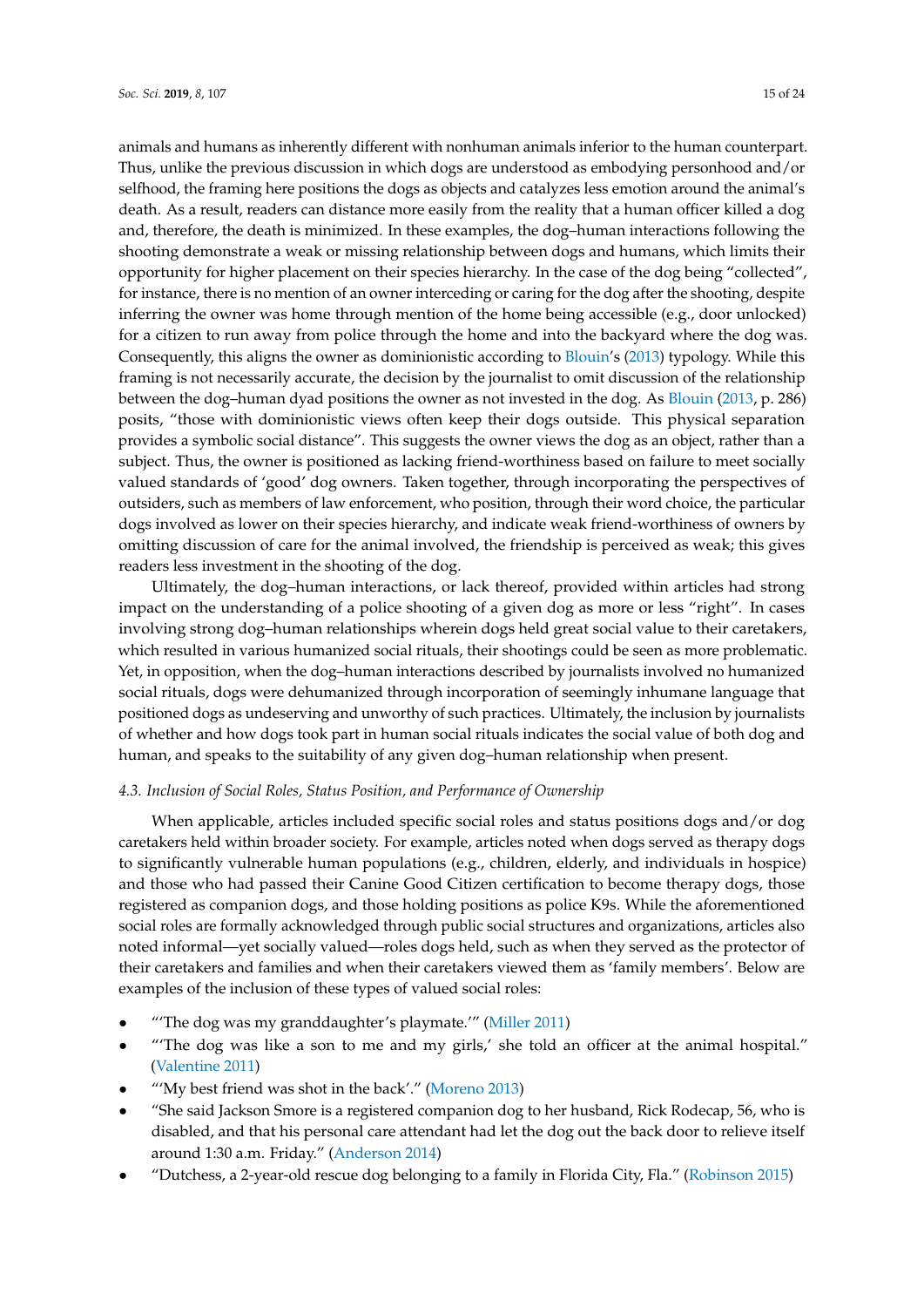While, articles also included valued social roles of caretakers, such as noting when they were parents, when they owned their home, their occupation, and if they were animal rescuers (their dog was a rescue versus breeder-purchased dog), human social roles were implicated through mention of a dog's social role as well. For example, when a companion animal is required by a human, it indicates the dog caretaker has an unmet need based on mental, emotional, or physical health status. Similarly, in cases when a dog has a Canine Good Citizen certification or is a therapy dog, it indicates that the dog's caretaker is ensuring the dog meets their natural and full potential (pointing to a protectionistic orientation [\(Blouin](#page-21-4) [2013\)](#page-21-4)) and, thereby, provides the owner with positive status as a pet guardian. This positively valued form of human caretaking is also seen through the way humans performed the roles associated with their statuses as 'pet owners' and the responses they had following the shooting of their dog(s). Importantly, the ways dog caretakers were able to perform their social roles related strongly to their economic status positions. Below is a variety of excerpts demonstrating positively valued performances of ownership.

- "Vachon, who lives in one of the apartments, was at work at the time of the shooting but came home afterward. Vachon sat weeping in the back of a sport utility vehicle hours after the shooting as she caressed a yellow sheet that shrouded her dog's lifeless body." [\(Sullivan](#page-23-26) [2012\)](#page-23-26)
- "Saathoff said he and his wife have consulted with Springfield attorney Stephen Hedinger about what happened to their pet." [\(Schenk](#page-23-27) [2013a\)](#page-23-27)
- "Luu said she was told by a Police Department supervisor that the surgery exceeded the value of the dog, and suggested she just get a new pet. [ . . . ] 'It's not about the money. It's about the love.' Unable to afford the surgery themselves, the family elected to have the dog put down, Luu said. 'It's sad'." [\(Day](#page-21-13) [2013\)](#page-21-13)
- "Brown and Hornberger spoke of the incident and are sad about the loss of their female pit bull named Princess and the injuries to the other female dog named Bella. Both were acquired as rescue dogs and were about 2 to 3 years old, spayed and microchipped. [ . . . ] Hornberger was visibly upset in describing what happened and shed tears about the loss of Princess and the injuries to Bella." [\(Usalis](#page-23-28) [2014\)](#page-23-28)
- "A Facebook group he started called "Justice for Arzy" was quickly accumulating posts of support on Wednesday afternoon. According to Carpenter, protesters also are planning to picket the Sulphur Police Department on Saturday." [\(Curtis](#page-21-10) [2014\)](#page-21-10)

All of the above examples demonstrate the ways caretakers of dogs were able to perform in their statuses as 'dog owners' by carrying out various social roles. In some instances, this is demonstrated through exhibiting responsibility, such as having the dog microchipped and spayed, while in other cases, this was shown through the emotional and practical responses following the shooting incidents. While all of the humans described above demonstrate highly and positively valued statuses because they met societal expectations for the roles they fulfilled, these descriptions also, however, reify the positions the caretakers hold within the existent human hierarchy that is largely built around one's economic and social capital. Specifically, the mention of the type of vehicle owned by Vechon, that the Saathoffs could afford to seek counsel from an attorney, and that Brown and Hornberger were able to pay to spay and microchip multiple dogs while the Luu family, for instance, ultimately had to euthanize their dog because they could not afford to pay for the necessary life-saving surgery, affects the performance of ownership and therefore, the understanding readers come to hold about not only the dogs' and dog caretakers' friend-worthiness, but also the suitability of their relationship. The framing of the relationship positions it as meeting or not the standard of mutual benefit [\(Payne et al.](#page-23-8) [2015\)](#page-23-8) required for conceptualization as a successful dyad and, therefore, friendship. As a result of the friend-worthiness and/or friendship status within the journalist's framing of an incident, the shooting incident is implicated as more or less acceptable or deserving of public concern.

Contrasting the incorporation of recognized, highly valued social roles and status position recognized as highly socially valued into articles, there were also instances when particular roles and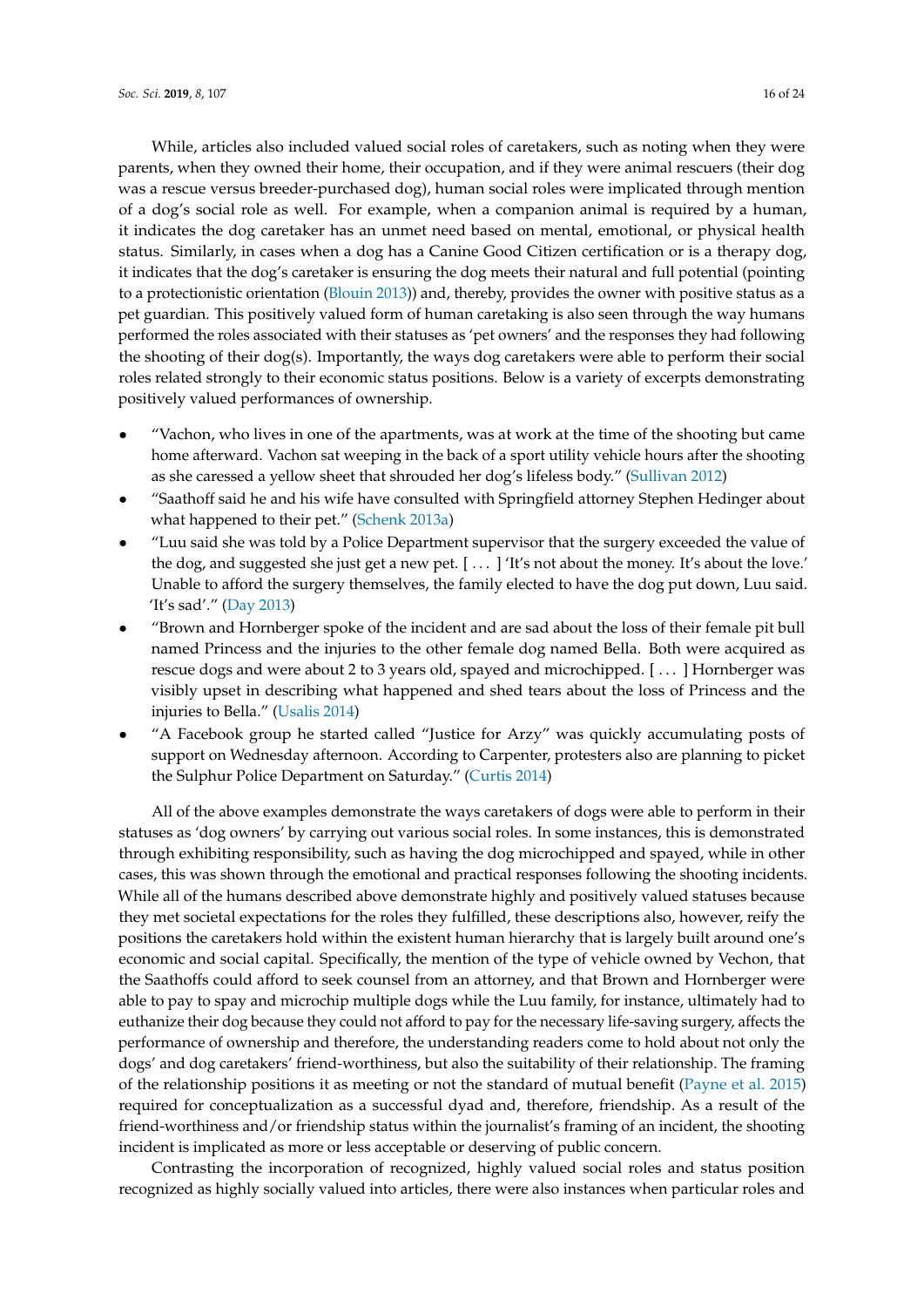statuses pointed more clearly to low social value and status of either the dog or dog caretaker within their given species hierarchy. While this was present in conjunction with descriptions of dogs that largely drew on identifying the type of call to which police were responding (e.g., public nuisance), it was more often the case that articles included low-value dog caretaker social roles and statuses (e.g., felon, suspect, homeless, elderly). In addition, the performance of ownership included within articles also lowered one's placement within the human hierarchy. Below are excerpts demonstrating failures at human performance of animal ownership.

- "the new charges against Zimmerman will include a failure to license the dogs, letting them run unrestrained in public and failing to have them vaccinated against rabies." [\(Malawsky and Thompson](#page-23-29) [2011\)](#page-23-29)
- "After Syncere was wounded, Bogansky didn't want to put the dog in her car [because the dog was bleeding]. So police drove the dog to the animal shelter, where it died while police tried to arrange veterinary care." [\(Jackson](#page-22-27) [2012\)](#page-22-27)

These two examples position the owners as irresponsible (e.g., not licensing and keeping dogs up-to-date on vaccinations), pretentious (e.g., caring more for an inanimate object, such as ones car, than one's still living, although bleeding, dog) and, ultimately, as uncaring for their animals. In line with [Blouin'](#page-21-4)s [\(2013\)](#page-21-4) dominionistic orientation, the owners fail to meet [Brickel'](#page-21-3)s [\(1985\)](#page-21-3) standard of love and care toward the animal. This results in a weak performance of ownership and suggests that the dog caretakers were undeserving of their dog companions and, therefore, were not friend-worthy themselves. This type of unmatched friendship influences the way readers understand the relationship between the dog and human—suggesting lack of an actual friendship—and may, then, also affect their perspective of the police shooting the dog.

Ultimately, as with the authors' previous discussions, these social roles also worked most effectively when collaboratively positioned to establish whether the partnership between dog and dog caretaker was matched in social value. This was exemplified in a case describing the shooting of a 2-year-old female pit bull named Cindy and the relationship she had to her human caretaker Adam Arroyo: "It was just me and her," Arroyo said of Cindy, a rescue dog he adopted upon his return from combat duty in Iraq. "I would do anything to have her back" [\(Fairbanks](#page-22-28) [2015\)](#page-22-28). Taken together, this duo have equal social value as Arroyo increases Cindy's social value given her status in his life and his claim of interdependence with her, as well as his social value through the roles of serving as active duty military and one who cares for rescue dogs. As is seen in the case of Cindy and Arroyo, based on the roles mentioned within articles, dogs and human caretakers are awarded more or less social status, particularly with relationship to the incident involving a police officer shooting a given dog. As a result, this positions the dyad as meeting qualities of friendship.

#### Scripting the Hierarchy

While some articles included the social roles, status positions, and descriptions of ways dog caretakers performed their ownership responsibilities, others drew direct comparisons within one or both of the species as a way of further scripting the dog–human hierarchy. In articles that included this type of comparative work, journalists frequently incorporated quotations of parties involved within the incidents, such as the dog caretakers, law enforcement representatives and, at times, government officials. The decision-making power of journalists in determining whose voices are heard and in what ways they represent those voices is especially poignant when examining the construction and reification of hierarchies. Take, for instance, the case of 6-year-old Basset hound/beagle mix, Willy Pete, and his 32-year-old owner, Ginger Sweat, a wife and mother to two toddlers. The article describing the incident states:

She was putting one of the children down for a nap about 1 p.m. when she glanced out the window and saw eight officers in tactical gear coming out of the woods near her home.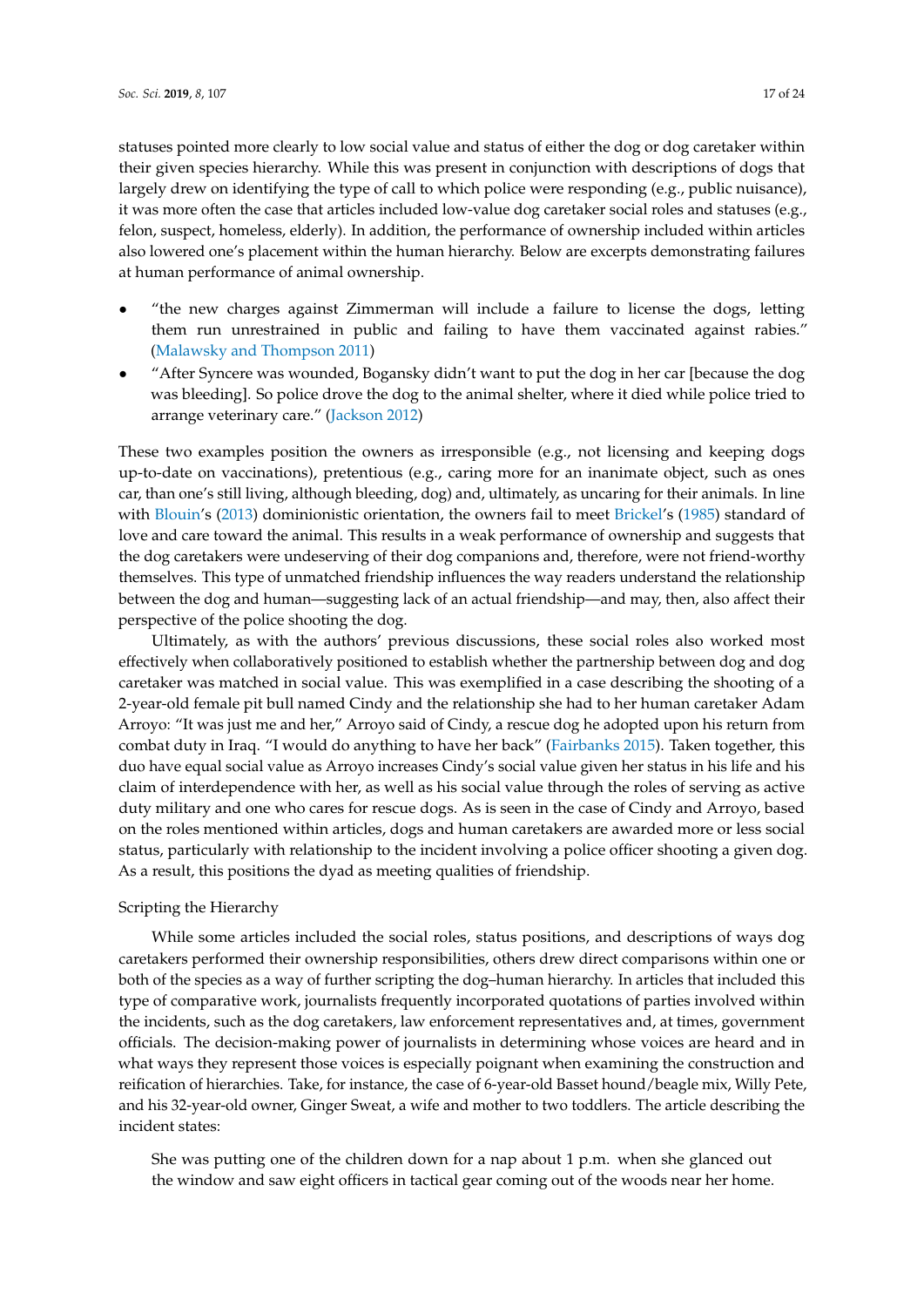One had a barking police dog on a leash, she said. That piqued the interest of her dog, who had been lying on the porch that afternoon. Her 6-year-old Basset hound/beagle mix, Willy Pete, left the porch and made his way toward the troopers. The dog, she said, suffered from arthritis in his back legs and was not aggressive. Her other dog went into the house. Sweat said she was still inside when she saw the trooper raise a weapon at her dog. 'I ran out my door, jumping up and down screaming don't shoot my dog, he won't bite, just let me get him in the house,' she said. She said the officer fired one shot toward the dog but missed. She said Willy Pete turned tail and was running back toward her. 'He ran towards me with desperation in his eyes,' she said. 'They fired again in my direction. In the direction of my home where my kids were.' She said three more shots were fired, a total of four shots. Willy Pete, she said, was hit three times. The dog went to the back of the mobile home. Sweat said she found the dog near the air conditioning unit. 'I watched my dog struggle and then die,' she said. 'I collapsed in a puddle in the floor, screaming and crying. 'I watched that dog born and I watched him die.' She said the troopers came to her home and one of the officers told her "Ma'am we're dog people, too, but we couldn't let them fight, she recalled him saying. 'He said, I'm sorry. Where's your shovel, I'll bury him.' She said her dog wasn't vicious and that she wouldn't have allowed a vicious dog around her children. [\(Craig](#page-21-9) [2014\)](#page-21-9)

There are a number of characteristics included within the coverage of this incident, by both the journalist and the dog caretaker, that affect the social value, hierarchical placement, and, ultimately, friend-worthiness of both the dog and the human within this dyad. First, Sweat is identified as a mother—a socially valued role in society. Not only this, but her concern for the safety of her children positions her as a 'good mother'. Additionally, in her recounting of the incident, she stated that Willy Pete "ran towards me with desperation in his eyes". This suggests that Willy Pete found benefit in his relationship with Sweat through his view of her as a source of protection when he faced danger. Sweat also noted her emotional behavior following the incident and introduced the length of the relationship she had with Willy Pete through mentioning she had witnessed his birth. These characteristics all position Sweat as friend-worthy. In comparison to the clear ways in which the journalist's decision-making and owner's framing positions Sweat, the description of Willy Pete includes differential framing dependent on whose voice is heard. For instance, the journalist includes the dog's name, age, breed (stereotypically known to meet [Brickel'](#page-21-3)s [\(1985\)](#page-21-3) description of animal qualities allowing for dog–human bonding), and health status. Additionally, Sweat identifies Willy Pete as unaggressive, retreating when fearful, and as family-friendly.

In comparison, the journalist presents the juxtaposition of the K9 officer and Willy Pete—pointing to the presence of the intraspecies hierarchy. In Sweat's recounting of the officer explanation for the shooting it is implied that the dogs were fighting and that Willy Pete was perceived to have initiated the fight—thus contrasting Sweat's description of the dog as unaggressive. Through inclusion of the officer's interaction with Sweat, a second dog–human dyad, that of K9 officer and human officer, is introduced. This dyad is socially recognized as a 'partnership', and the officer's choice to shoot Willy Pete, rather than his own dog who was also involved in the fight, points not only to the ways the K9 officer is more highly valued than Willy Pete, but also speaks to the loyalty of the officer to his K9 companion, which positions him as being friend-worthy. The presence of the roles and statuses of both Sweat and Willy Pete, as well as the ownership qualities of Sweat, demonstrate the ways articles effectively represented the friend-worthiness of both dogs and humans within the dog–human dyad. Through comparison to another dog–human dyad, this article speaks to the presence of an interspecies hierarchy built upon both the friend-worthiness of each entity within a dyad, but also the presence of a friendship, too. With much to unpack in this story concerning the dog and human hierarchies and friendships, it is also worth questioning why the type of home (e.g., mobile home) was called to the reader's attention; the relationship between social class and police surveillance, while not the direct focus in the analysis here, nonetheless, is an important and relevant facet. Ultimately, the story of Willy Pete likely leaves the reader feeling upset about the shooting. Due to the rich narrative of the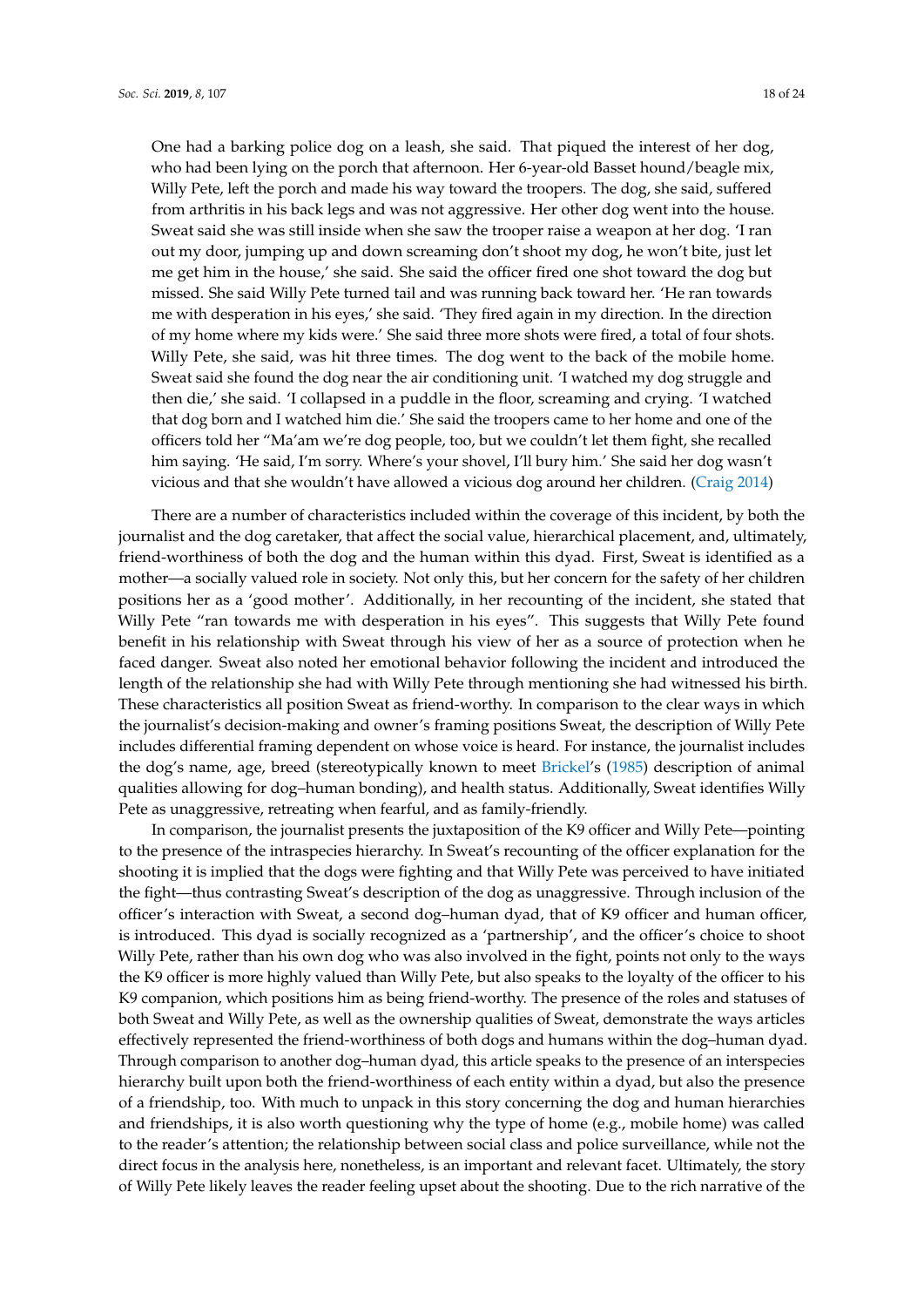social actors involved in the scene, the journalist has helped to paint a picture of an individualized friend-worthy companion dog, cared for by a friend-worthy mother and pet caretaker, and juxtaposed against a working dog and human partner. Albeit perhaps unknowingly, this writer helps to create and maintain multiple species hierarchies.

In another example, the voice of a dog caretaker who initiated a social justice campaign after the shooting of his dog offers a counterargument to framing by law enforcement of the incident. The caretaker contended that law enforcement shot his dog because "'[The officer] thought I was just a train-hopping punk, and he could shoot my dog and get away with it,' Carpenter said. 'You messed with the wrong traveler'" [\(Curtis](#page-21-10) [2014\)](#page-21-10). Here, the dog caretaker draws on the existing human social hierarchy in their decision-making of shooting his dog. The caretaker rejects his assumed placement on this hierarchy, engaging in tertiary deviance [\(Kitsuse](#page-22-29) [1980\)](#page-22-29), and works to establish himself as higher on the human hierarchy by reframing the presumed label (i.e., "train-hopping punk") given by law enforcement to a more socially acceptable label (i.e., traveler). He also engages in a socially valued performance of ownership to the shooting of his dog (i.e., a social justice campaign claiming the dog was unjustly shot).

While the above passage employed the language of the dog caretaker directly, whom often positioned themselves as falling into [Blouin'](#page-21-4)s [\(2013\)](#page-21-4) humanistic or protectionistic orientations, numerous articles involved the perspectives of law enforcement. These articles created a different view of dog caretakers by emphasizing low and heavily stigmatized positions on the human hierarchy. See, for example, the below passages:

- "'But if you're looking for a felon, you may be kicking the door in and have no time to restrain the dog,' [the police department representative] said. 'Every situation is different'". [\(Laker and DeHuff](#page-22-30) [2015\)](#page-22-30)
- "Pat Camden, a spokesman for the Fraternal Order of Police, said he has no quarrel with officers receiving extra training but believes that dog owners need to do a better job of controlling their pets and making sure they're on a leash." [\(Trice and Gorner](#page-23-22) [2013\)](#page-23-22)

In the first of these excerpts, use of the term felon highlights the status of the dog caretaker within the human hierarchy and is used as a justification for not having concern of any dogs who may be in the home. In the second example, the spokesperson for the police attempts to place onus for the shooting of dogs on the dog caretakers, rather than on the police who respond to incidents. The shared perspective within these passages and similar articles to these is their clear indication of the humans holding lower positions on the social hierarchy of humans and as embodying failure in meeting friend-worthy traits. Specifically, law enforcement departments draw on their own socially valued roles and statuses within communities to emphasize the lower placement of other populations (e.g., felons and dog caretakers who are not police officers).

In comparison to the above perspective, some articles incorporated counter claims wherein individuals worked to negotiate or resist the claims by law enforcement about the social status of dog caretakers on the human hierarchy. For example, Colorado congressional representative, David Balmer, himself a dog caretaker said, "'Landscaping companies, delivery companies—they deal with dogs all the time, and they don't shoot dogs'" [\(Bartels](#page-21-14) [2013\)](#page-21-14). This quote by Balmer suggests that while law enforcement, which is equipped with weapons, such as guns, cannot seemingly interact with dogs without shooting them; other individuals, often with lesser positioned occupational statuses on the human hierarchy, interact with dogs much more frequently and without the use of any injury or death-inducing weapons. Ultimately, this challenges the assumed placement of police officers, and law enforcement more broadly, as high on the hierarchy.

The above speak to the ways journalists constructed and reinforced the human hierarchy within articles. Below, we point to the ways journalists also elaborated on the dog species hierarchy.

• "Blue pit bulls are generally the same size as standard pit bulls but are considered rare because of their grayish blue coloration. Cage was 85 pounds and slightly taller than the standard pit bull.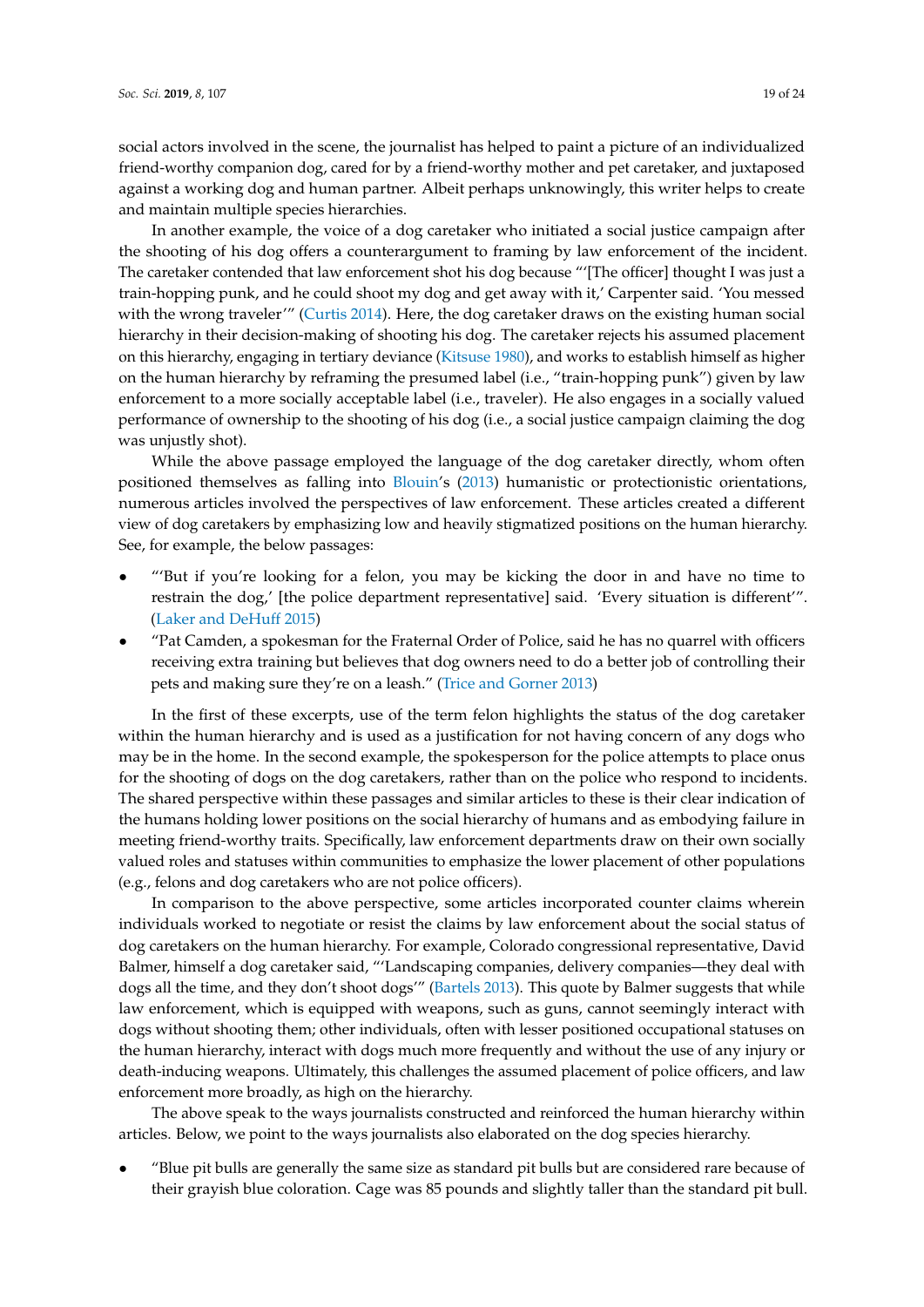He was considered to have a "purple ribbon" bloodline that can be traced back 14 generations of breeding, Law said". [\(Avant](#page-21-12) [2013\)](#page-21-12)

- "On Nov. 17, about 5:30 p.m., a Champaign police officer was called to southwest Champaign where two dogs were fighting. One, a family pet, was on a leash being walked by one of its owners. The other, a stray, was not. [ . . . ] [The responding officer's] actions that night resulted in the death of the family pet, a bullet penetrating a nearby apartment, the wounding of the stray, and an offer by the city to pay the family of the dead dog for its loss. [ . . . ] [The stray] was euthanized at the county's animal control department about 10 days later because no one claimed it." [\(Schenk](#page-23-30) [2013b\)](#page-23-30)
- "Officers shot and killed a pit bull that attacked a police dog and arrested six people, including the pit bull's owner, at a south Livermore apartment complex Tuesday after a shooting into a nearby home, officials said." [\(Ivie](#page-22-31) [2013\)](#page-22-31)

Here, the examples work to position the dogs shot by police in high positions on their species hierarchy. In the first passage, Cage, a blue pit bull, is rare and, therefore, special and different from other dogs, especially other pit bulls. This is particularly important given the negative stereotyping the pit bull regularly receives in media and by society more broadly. Likewise, in the second example, a clear comparison is made between the two dogs fighting. One dog was leashed and being walked by its owner, therefore it is cared for and part of a dog–human friendship, while the other dog was identified as a "stray" (i.e., uncoupled from a human) and was unleashed. The use of the dog–human relationship within this excerpt is particularly poignant as a mechanism for reify the dogs' placements on the species hierarchy. Finally, in the last selection, the distinction between a police dog (also referenced in articles as K9 officer) and a non-police dog (often referenced only by breed, such as in the example) emphasizes the placement of these dogs within their species hierarchy based on social role. Each of these dogs meets one or more of the characteristics outlined by [Brickel](#page-21-3) [\(1985\)](#page-21-3) as possessing qualities necessary for creation of a dog–human bond and, therefore, catalyzing a possible categorization of friendship.

The ways articles established and built onto existent species hierarchies and coupled dogs and their caretakers, particularly when both held socially valued status positions, works to demonstrate the inter-species hierarchy the authors contend is present in cases of police shooting incidents of domesticated companion dogs. This inter-species hierarchy relies on the strength of the relationship between a given dog–human pairing, which is ascertained based on the individual and collective social roles, status positions, and performance of ownership of the parties involved within the pairing.

## **5. Discussion and Conclusions**

Across articles, journalists draw on extant species hierarchies to, ultimately, build an inter-species hierarchy based on dog–human interactions and relationships ranging from non-existent to friends and companions. The framing of either or both of the dog and human within a given dyad identifies the placement on their individual species hierarchy. The individual placements collectively join to establish a position of the dog–human pairing on the inter-species hierarchy. Their location on this new, combined hierarchy impacts a reader's understanding of the level of friendship or companionship between the dog–human pairing. Ultimately, the framing of a relationship—as well as of the individual parties involved within the dyad—affect how a reader perceives a given shooting incident, the culpability a given dog–human pairing have in the incident, and the response of the criminal justice system (during and after the shooting). Indeed, use by journalists of descriptive phrasing and word choice; inclusion of human social rituals applied to dogs; and incorporation of both positively valued and negatively stigmatized social roles, statuses, and pet ownership practices encourage readers to view particular dogs and/or particular owners as more or less deserving of the outcome of the shooting incident. Likewise, journalist decision-making to omit descriptive characteristics of dog or human as well as omission or limiting of situational context influences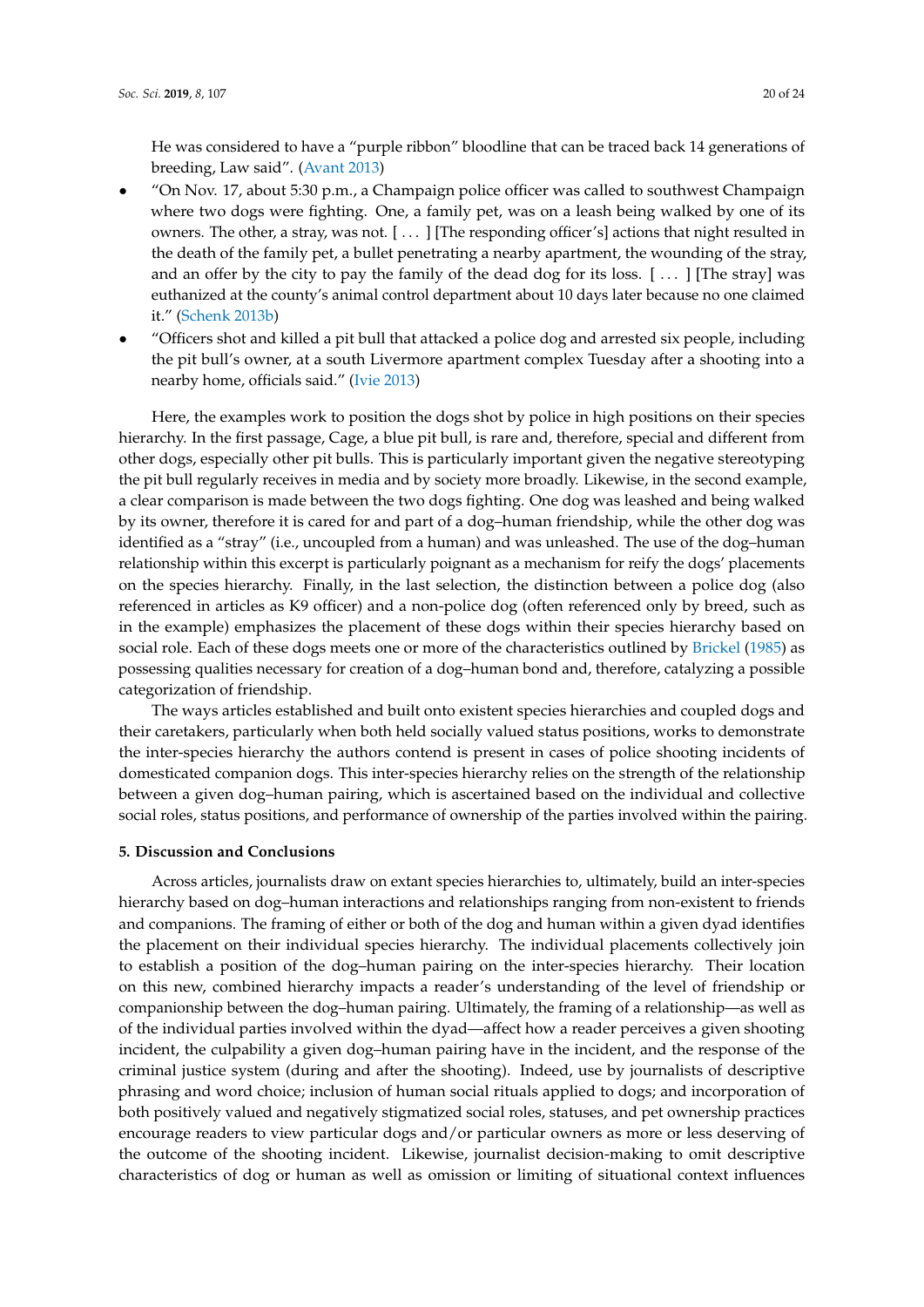what information a reader is led to perceive as important and, as a result, how a reader understands a particular shooting incident.

Research on the animal–human bond continues to grow and, amongst extant literature, includes a variety of perspectives on the ways humans understand animals, human caretaking responsibilities of animals, and the possibility of friendship between a nonhuman animal and human. As [Brickel](#page-21-3) [\(1985\)](#page-21-3) posited, social institutions, including that of family and media amongst others, are strong influencers in how children grow to learn about animals and the possible bond with and opposition to particular animals. Dogs, in particular, have long been an accepted animal with whom humans can (and perhaps should) associate. As a result, existing research on the dog–human dyad continues to garner attention. Indeed, our findings both support and build on the theory of social learning around the animal–human bond introduced by [Brickel](#page-21-3) [\(1985\)](#page-21-3), the dog caretaker typology of [Blouin](#page-21-4) [\(2013\)](#page-21-4), and the definition of 'bond' as being mutually beneficial suggested by [Payne et al.](#page-23-8) [\(2015\)](#page-23-8) as we contend that such works create a foundation for assessing and placement of both dogs and caretakers onto an inter-species hierarchy.

Social institutions, such as law enforcement and media, are critical in portraying and enforcing the placement of individuals and collective pairings within given hierarchies. Through responses to and portrayals of incidents involving domesticated dogs in certain ways, the social value of dogs and human caretakers, and their friendships, are socially shaped for society. Drawing on the work of [Sacco](#page-23-3) [\(1995\)](#page-23-3) who found that most people receive fact-based information about animals and crime from news media sources, the representation of dogs, dog caretakers, and their friendships more broadly, is important to how readers come to view police shootings of dogs as acceptable or not, civilian and police interactions as socially acceptable or not, and whether readers make connections to broader police trends involving excessive use of force. Notably, [Bierne](#page-21-1) [\(2018\)](#page-21-1) argues that state theriocide, like other forms of theriocide, is rarely experienced as problematic by its human participants and often remains invisible to greater society. In part, this can be explained through the lack of media attention garnered in such cases. Extant literature includes arguments about excessive use of force by police against particular human populations, particularly the racialized use of force by police against black and brown men [\(Garner et al.](#page-22-8) [2002;](#page-22-8) [Terrill and Reisig](#page-23-5) [2003\)](#page-23-5). We build on this by contending that these same responses by police, a state entity, are present in incidents involving dogs, and are particularly prevalent in certain villainized breeds of dogs, such as pit bulls. The demonization of certain nonhuman animals, like pit bulls, is well documented in social hierarchies such as the sociozoologic scale [\(Arluke and Sanders](#page-21-2) [1996\)](#page-21-2). We point to the role the media has in representing not only dogs, but also dog caretakers, families, and the dog–human friendships in which they are involved, in certain ways. As a result of the power media holds in shaping social views, the implication is then that, based on representation of both the dog and human, the relationship between them is seen as more or less socially acceptable. Ultimately, if the media frames both parties in a dog–human dyad as 'friend-worthy', and the dog–human partnership as mutually beneficial [\(Payne et al.](#page-23-8) [2015\)](#page-23-8) and thereby qualifying as friendship, readers are led to view the shooting of the dog as less justifiable.

The current sociopolitical landscape is significant to our research as it points both to the association of socially devalued humans with nonhuman animals in the form of dehumanizing discourse and practice (see [Arluke and Sanders](#page-21-2) [1996\)](#page-21-2) and also, again, to the issue of friendships. Indeed, devalued companion dogs are often stereotyped and stigmatized as being in relationships with marginalized humans. For example, legal scholars have suggested that breed-specific dog laws that prohibit dogs, such as pit bulls, from communities by claiming public safety might have roots in racial bias because pit bulls have cultural ties to the black and Latino communities [\(Linder](#page-23-31) [2018\)](#page-23-31). Linder suggests that, "Breed-specific legislation may be being used as a new form of redlining to keep minorities out of majority-white neighborhoods" [\(Linder](#page-23-31) [2018,](#page-23-31) p. 51). Thus, socially disadvantaged human and nonhuman groups are often grouped together, in the popular social imagination of society members, but also in actual lived experiences; and both experience violent interactions with police.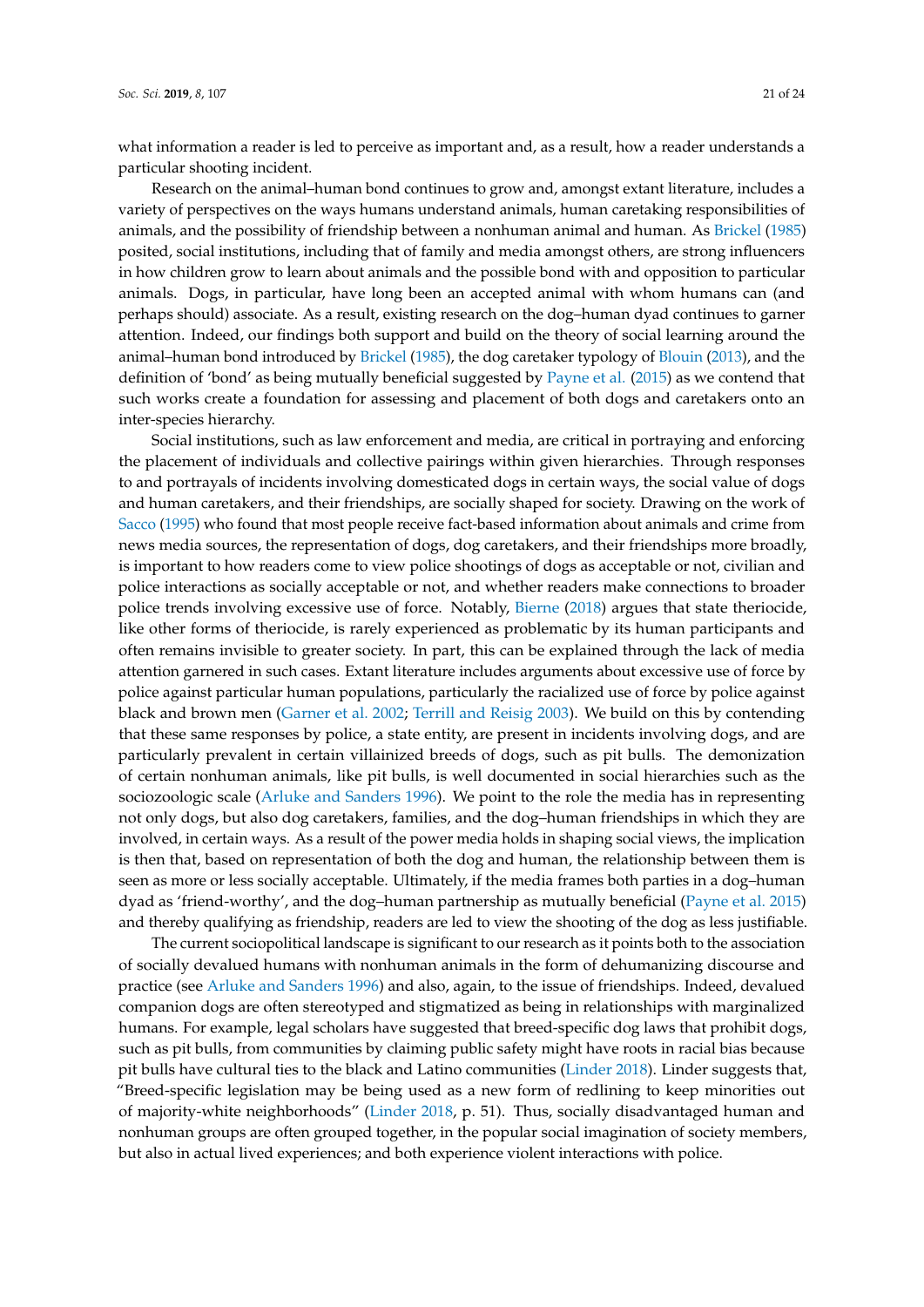Ultimately, this work has implications for policing approaches and practices involving both human and nonhuman animals. While we are not claiming that police violence against marginalized human populations operates in the same way as police violence against nonhuman animals, we would be remiss to not acknowledge the current social landscape. Police have historically been involved in cases of extreme use of force and have been highly criticized for it [\(Lersch and Mieczkowski](#page-22-3) [2005;](#page-22-3) [Harris](#page-22-4) [2009;](#page-22-4) [Klahm and Tillyer](#page-22-5) [2010\)](#page-22-5). Much of the criticism from the general public is negotiated through the media—the source through which the public learns of these instances of violence [\(Sacco](#page-23-3) [1995;](#page-23-3) [Donovan and Klahm](#page-22-7) [2015\)](#page-22-7). Accordingly, the authors urge that future work to examine the parallel between policing black and brown men and certain breeds of dogs.

In conclusion, we examined the narrative choices of news media journalists to analyze patterns of frames implemented when presenting stories on police shootings of companion dogs. Instead of finding a singular way in which the articles discussed these cases, we found a diverse sample incorporating a variety of strategies that either worked to frame the dog and/or the human caretaker as worthy of being categorized as 'friend', which then linked to public outcry by framing either and/or both of the social actors within a given dyad as 'friend-worthy'. Thus, the contemporary social definitions and hierarchical placement of nonhuman animals and their human connections are reified by the media, along with the assessment of the justifiability of the violent police interaction. For a social institution that already has a spotlight on it for its excessive use of force, the societal understanding of law enforcement, and police shootings in general, is informed with the additional exposure of police–(civilian)dog interactions. The media, an ever-increasingly powerful institution in its own right, helps to maintain symbolic species hierarchies and, in the case of the present work, creates new hierarchies resulting in the continuation of inequality.

**Author Contributions:** Names are alphabetical to reflect equal contributions. Both authors contributed to all aspects of this work: conceptualization, D.T.T. and J.R.V.; methodology, D.T.T. and J.R.V.; formal analysis, D.T.T. and J.R.V.; writing—original draft preparation, D.T.T. and J.R.V.; writing—review and editing, D.T.T. and J.R.V.

**Funding:** This research received no external funding.

**Conflicts of Interest:** The authors declare no conflict of interest.

## **References**

<span id="page-21-8"></span>Anderson, Phil. 2014. Topekan Furious after Police Shoot Dog. *Topeka Capital Journal*, June 21.

<span id="page-21-2"></span>Arluke, Arnold, and Clinton R. Sanders. 1996. *Regarding Animals*. Philadelphia: Temple University Press.

<span id="page-21-12"></span>Avant, Lydia Seabol. 2013. Owners Say Police Shot and Killed Pet Dog. *The Tuscaloosa News*, June 25.

<span id="page-21-14"></span>Bartels, Lynn. 2013. Bill Requires Canine Classes for Cops. *Denver Post*, March 2.

- <span id="page-21-5"></span>Berger, Peter, and Thomas Luckmann. 1967. *The Social Construction of Reality: A Treatise in the Sociology of Knowledge*. New York: Doubleday.
- <span id="page-21-1"></span>Bierne, Piers. 2018. *Murdering Animals*. London: Palgrave Macmillan.
- <span id="page-21-4"></span>Blouin, David D. 2013. Are Dogs Children, Companions, or Just Animals? Understanding Variations in People's Orientations toward Animals. *Anthrozoös* 26: 279–94. [\[CrossRef\]](http://dx.doi.org/10.2752/175303713X13636846944402)
- <span id="page-21-3"></span>Brickel, Clark M. 1985. Initiation and Maintenance of the Human–animal Bond: Familial Roles from a Learning Perspective. In *Pets and the Family*. New York: Haworth Press, pp. 31–48.
- <span id="page-21-6"></span>Carragee, Kevin M., and Wim Roefs. 2004. The Neglect of Power in Recent Framing Research. *Journal of Communication* 54: 214–33. [\[CrossRef\]](http://dx.doi.org/10.1111/j.1460-2466.2004.tb02625.x)
- <span id="page-21-7"></span><span id="page-21-0"></span>Chappell, Dale. 2018. DOJ: Police Shooting Family Dogs has Become 'Epidemic'. *Criminal Legal News*, July 16. Charmaz, Kathy. 2014. *Constructing Grounded Theory*, 2nd ed. London: Sage.
- <span id="page-21-9"></span>Craig, Ashley B. 2014. Owner of Slain Dog Pushing for Changes. *Charleston Daily Mail*, June 27.
- <span id="page-21-10"></span>Curtis, Abigail. 2014. Maine Man Fighting Back after Police Allegedly Shot, Killed His Dog in Louisiana. *Bangor Daily News*, April 30.
- <span id="page-21-13"></span>Day, Brian. 2013. Police Shooting of Pet German Shepherd Sparks Outrage by El Monte Family (Video). *San Gabriel Valley Tribune*, June 21.
- <span id="page-21-11"></span>Day, Brian. 2014. Officials: Police Officer Shoots Charging Dog in Baldwin Park. *San Gabriel Valley Tribune*, March 5.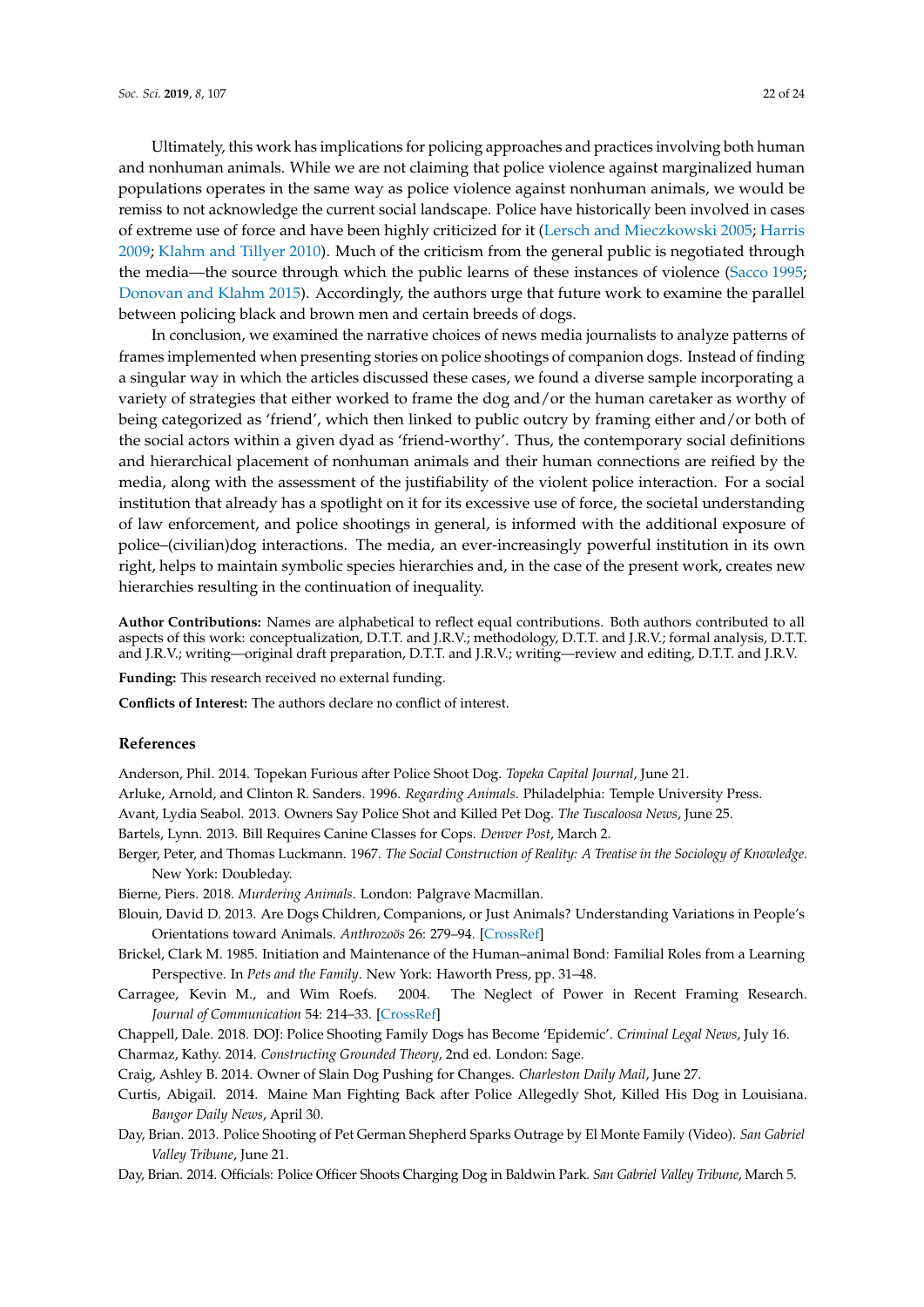- <span id="page-22-22"></span>Day, Brian. 2015. Police Shoot Dog during Search for San Marino Home-Invasion Robber. *San Gabriel Valley Tribune*, February 19.
- <span id="page-22-13"></span>De Vreese, Claes H., Jochen Peter, and Holli A. Semetko. 2001. Framing Politics at the Launch of the Euro: A Cross-National Comparative Study of Frames in the News. *Political Communication* 18: 107–22. [\[CrossRef\]](http://dx.doi.org/10.1080/105846001750322934)
- <span id="page-22-20"></span>DeBolt, David. 2013. Albany Police Shoot, Kill Dog at Homeless Encampment. *Oakland Tribune*, October 29.
- <span id="page-22-9"></span>DeMello, Margo. 2012. *Animals and Society: An Introduction to Human–animal Studies*. New York: Columbia University Press.
- <span id="page-22-14"></span>Dimitrova, Daniela V., Lynda Lee Kaid, Andrew Paul Williams, and Kaye D. Trammell. 2005. War on the Web: The Immediate News Framing of Gulf War II. *The Harvard International Journal of Press/Politics* 10: 22–44. [\[CrossRef\]](http://dx.doi.org/10.1177/1081180X05275595)
- <span id="page-22-7"></span>Donovan, Kathleen M., and Charles F. Klahm IV. 2015. The Role of Entertainment Media in Perceptions of Police Use of Force. *Criminal Justice and Behavior* 42: 1261–81. [\[CrossRef\]](http://dx.doi.org/10.1177/0093854815604180)
- <span id="page-22-18"></span>Entman, Robert. 1993. Framing: Toward Clarification of a Fractured Paradigm. *Journal of Communication* 43: 51–58. [\[CrossRef\]](http://dx.doi.org/10.1111/j.1460-2466.1993.tb01304.x)
- <span id="page-22-19"></span>Erlingsson, Christen, and Petra Brysiewicz. 2017. A Hands-on Guide to Doing Content Analysis. *African Journal of Emergency Medicine* 7: 93–9. [\[CrossRef\]](http://dx.doi.org/10.1016/j.afjem.2017.08.001)
- <span id="page-22-28"></span>Fairbanks, Phil. 2015. Lawsuit Filed Over Buffalo Police Shooting that Killed Pet Dog. *Buffalo News*, October 11.
- <span id="page-22-2"></span>Gaffney, Genette. 2018. 6,083 Dogs Shot and Killed: The Unknown Puppycide Epidemic in America. *Animal Law* 24: 197–219.
- <span id="page-22-16"></span>Gagnon, John H., and William Simon. 1973. *Sexual Conduct: The Social Sources of Human Sexuality*. Piscataway: Transaction Publishers.
- <span id="page-22-8"></span>Garner, Joel H., Christopher D. Maxwell, and Cedrick G. Heraux. 2002. Characteristics associated with the Prevalence and Severity of Force used by the Police. *Justice Quarterly* 19: 705–46. [\[CrossRef\]](http://dx.doi.org/10.1080/07418820200095401)
- <span id="page-22-23"></span><span id="page-22-15"></span>Gerez, Julian. 2015. Evanston Police Officer Shoots Dog. *University Wire*, April 30.
- Goffman, Erving. 1959. *The Presentation of Self in Everyday Life*. New York: Doubleday.
- <span id="page-22-12"></span>Goffman, Erving. 1963. *Stigma: Notes on the Management of Spoiled Identity*. New York: Touchstone.
- <span id="page-22-17"></span>Goffman, Erving. 1974. *Frame Analysis: An Essay on the Organization of Experience*. New York: Harper & Row.
- <span id="page-22-21"></span>Graham, Chris. 2014. Ormond Police Shoot Dog after It Attacks Officer. *The Daytona Beach News—Journal*, April 28.
- <span id="page-22-6"></span>Grugan, Shannon T. 2019. Capturing Cruelty: A Content Analysis of Companion Animal Cruelty in the News Media. *Society & Animals* 27: 92–108. [\[CrossRef\]](http://dx.doi.org/10.1163/15685306-12341530)
- <span id="page-22-11"></span>Hamilton, Lindsay, and Nik Taylor. 2013. *Animals at Work: Identity, Politics and Culture in Work with Animals*. Leiden: Brill.
- <span id="page-22-4"></span>Harris, Christopher J. 2009. Police Use of Improper Force: A Systematic Review of the Evidence. *Victims and Offenders* 4: 25–41. [\[CrossRef\]](http://dx.doi.org/10.1080/15564880701568470)
- <span id="page-22-10"></span>Herzog, Hal. 2010. *Some We Love, Some We Hate, Some We Eat: Why It's So Hard to Think Straight about Animals*. New York: HarperCollins Publishers.
- <span id="page-22-1"></span>Irvine, Leslie. 2004. *If You Tame Me: Understanding our Connection with Animals*. Philadelphia: Temple University Press.
- <span id="page-22-31"></span>Ivie, Erin. 2013. Livermore Officers Shoot and Kill Pit Bull that Attacked Police Dog. *Oakland Tribune*, May 22.

<span id="page-22-27"></span>Jackson, Kent. 2012. Hazleton Police Shoot, Kill Pit Bull. *Citizens' Voice*, July 3.

- <span id="page-22-26"></span>Johnson, Julie. 2013. Santa Rosa: Police Shoot Pit Bull That Attacked Man. *The Press Democrat*, May 6.
- <span id="page-22-0"></span>Jones, Susan D. 2003. *Valuing Animals: Veterinarians and Their Patients in Modern America*. Baltimore: The Johns Hopkins University Press.
- <span id="page-22-25"></span>Kaufmann, Gretel. 2016. How Some Police Departments are Trying to Prevent 'Puppycide'. *The Christian Science Monitor*, June 9.
- <span id="page-22-24"></span>Kemp, Joe. 2012. LUNGE & SHOOT Video Shows Protective Pit Bull Sprinting at Police Officer. *New York Daily News*, August 17.
- <span id="page-22-29"></span>Kitsuse, John I. 1980. Coming Out All Over: Deviants and the Politics of Social Problems. *Social Problem* 28: 1–13. [\[CrossRef\]](http://dx.doi.org/10.2307/800377)
- <span id="page-22-5"></span>Klahm, Charles F., IV, and Rob Tillyer. 2010. Understanding Police Use of Force: A Review of the Evidence. *Southwest Journal of Criminal Justice* 7: 214–39.
- <span id="page-22-30"></span>Laker, Barbara, and Jenny DeHuff. 2015. Canine Clashes. *Philadelphia Daily News*, February 26.
- <span id="page-22-3"></span>Lersch, Kim Michelle, and Tom Mieczkowski. 2005. Violent Police Behavior: Past, Present, and Future Research Directions. *Aggression and Violent Behavior* 10: 552–68. [\[CrossRef\]](http://dx.doi.org/10.1016/j.avb.2004.10.002)